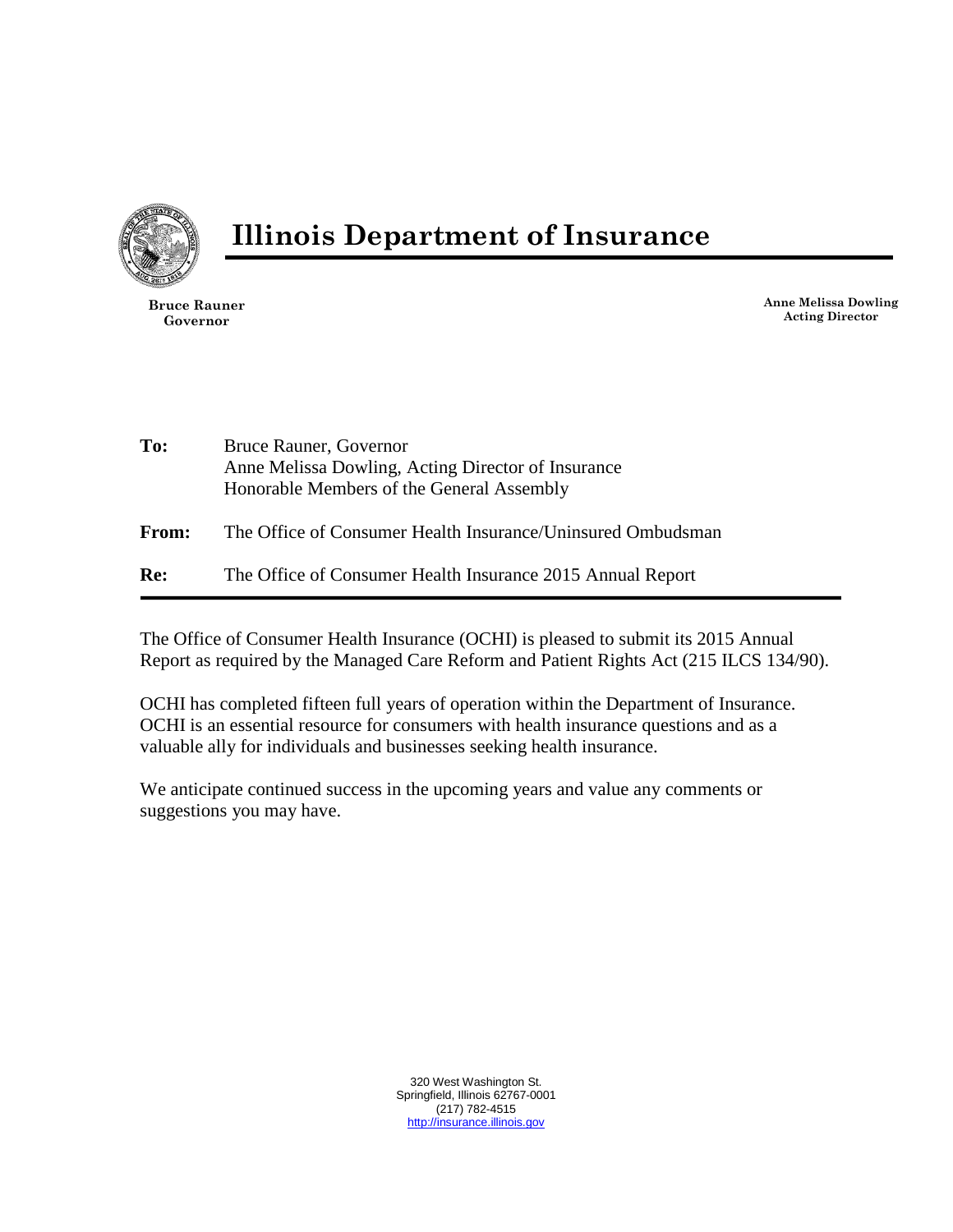# **Table of Contents**

| <b>Executive Summary</b>                                                       | Page 3  |
|--------------------------------------------------------------------------------|---------|
| Section 1: Educating Consumers About Their Health Insurance Rights and Options | Page 5  |
|                                                                                |         |
| Section 2: Helping Consumers Navigate Appeals, Complaints and External Review  | Page 14 |
| Section 3: Additional Services Provided by OCHI                                | Page 18 |
| Section 4: Expanding Public Awareness of OCHI                                  | Page 20 |
| Section 5: Uninsured Ombudsman Program                                         | Page 21 |
| Section 6: Market Status, Trends, Recommendations                              | Page 23 |

# EXHIBITS:

- 1. OCHI Calls by Year
- 2. OCHI Calls by Category (Top 14)
- 3. Metal Level Actuarial Value
- 4. Qualified Health Plan (QHP)Rating Areas
- 5. Rate Change of Lowest Silver Plan Individual Market 2016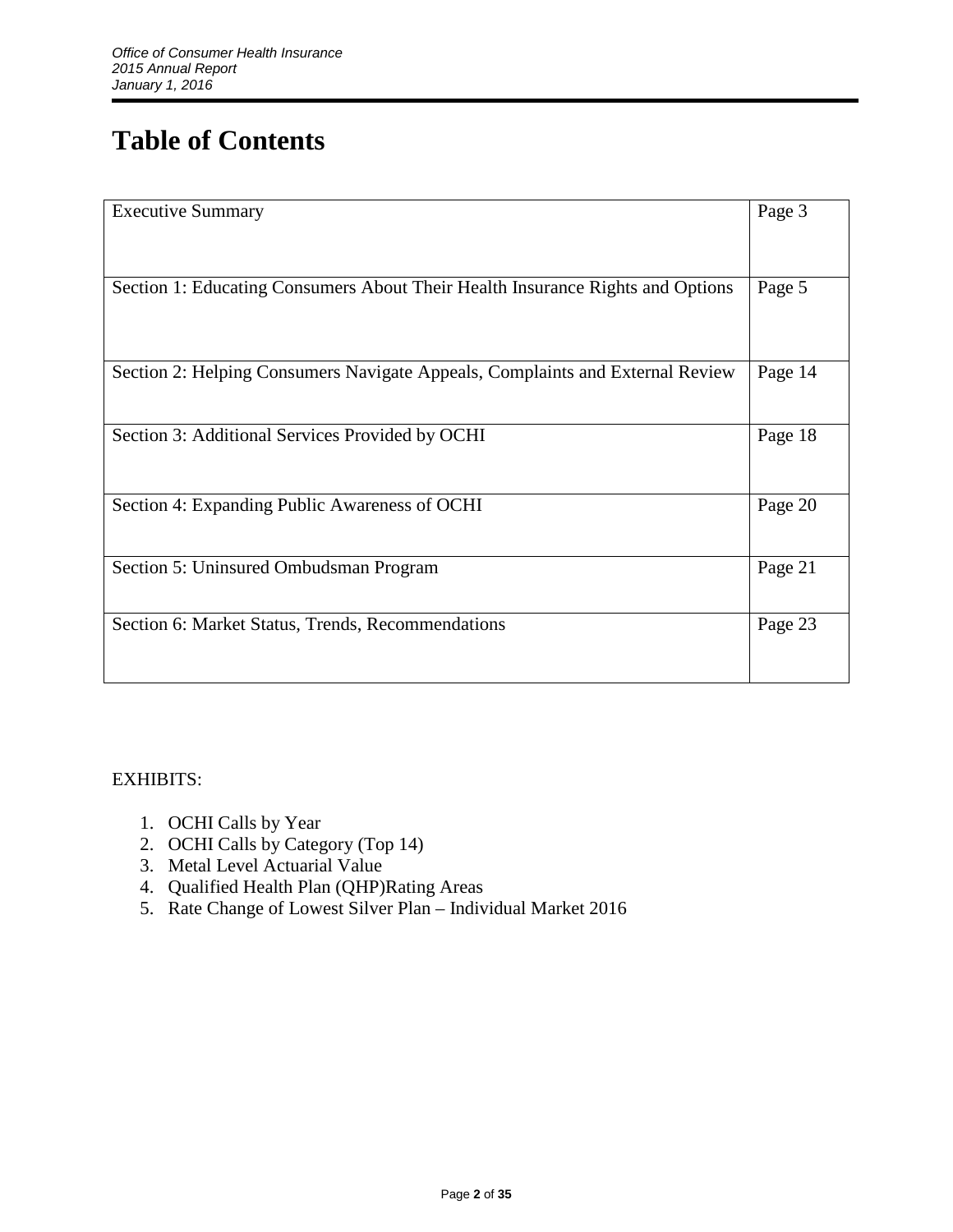# **Executive Summary**

The Managed Care Reform and Patient Rights Act (215 ILCS 134/1 *et seq*.) established the Office of Consumer Health Insurance (OCHI) effective January 1, 2000. OCHI operates within the Illinois Department of Insurance (Department) and serves Illinois residents by responding to health insurance related inquiries. Since its inception, OCHI has fielded more than 292,350 calls through the OCHI toll-free number and the External Review Hotline number. (Exhibit 1)

The responsibilities of OCHI, as set forth by the Managed Care Reform and Patient Rights Act, have not changed since its inception, but activities have intensified due to the rapidly changing health insurance environment and the increasing number of individuals who lack employer sponsored health care. OCHI provides assistance to Illinois consumers through two toll-free consumer inquiry telephone numbers and through other outreach mechanisms including participation at Rapid Response meetings for dislocated workers, health fairs, and the development and distribution of consumer-friendly brochures and fact sheets. Through this media, OCHI helps consumers understand their insurance coverage, advises consumers of their rights under insurance policies, assists insureds in filing appeals and complaints, and provides appropriate resources to Illinois residents who need assistance.

In 2002, the Department expanded the OCHI mission to include the administration of the Uninsured Ombudsman Program (Ombudsman) (20 ILCS 1405/1405-25). The Ombudsman is responsible for providing assistance and education to individuals regarding health insurance benefit options and rights under state and federal laws. The Ombudsman also counsels uninsured individuals on shopping for insurance, including evaluating and comparing insurance products, and provides information on non-insurance resources available throughout the state.

In 2012, the federal Centers for Medicare & Medicaid Services awarded the Department a Consumer Assistance Program Grant (CAP Grant) to improve the assistance provided to Illinois consumers who are looking for health insurance or have questions, concerns or complaints regarding their health insurance. The Department received a no-cost extension of the grant through August 2016. Under the CAP grant, the Department made many improvements and launched initiatives enabling OCHI staff to assist consumers during a very exciting and confusing period.

The second year of health insurance marketplace coverage began effective January 1, 2015. OCHI assisted consumers with questions and concerns regarding the Marketplace, Qualified Health Plans (QHP), Minimum Essential Coverage requirements, the Shared Responsibility mandate and many other topics related to the Affordable Care Act throughout the year. Open enrollment for 2015 ended on February 15, 2015. Open enrollment for 2016 coverage began on November 1, 2015, and continued through January 31, 2016. During open enrollment, people with Marketplace policies had the opportunity to review their coverage options and enroll in other plans, and consumers without coverage were able to enroll. While still assisting consumers with problems related to 2014 and 2015 coverage, OCHI also assisted consumers evaluating coverage decisions and choices for 2016.

As of February 15, 2015, 347,000 Illinoisans had enrolled or re-enrolled in a health care plan during open enrollment for the second year. As part of the implementation of the Patient Protection and Affordable Care Act (ACA), Illinois expanded Medicaid to provide coverage for low-income adults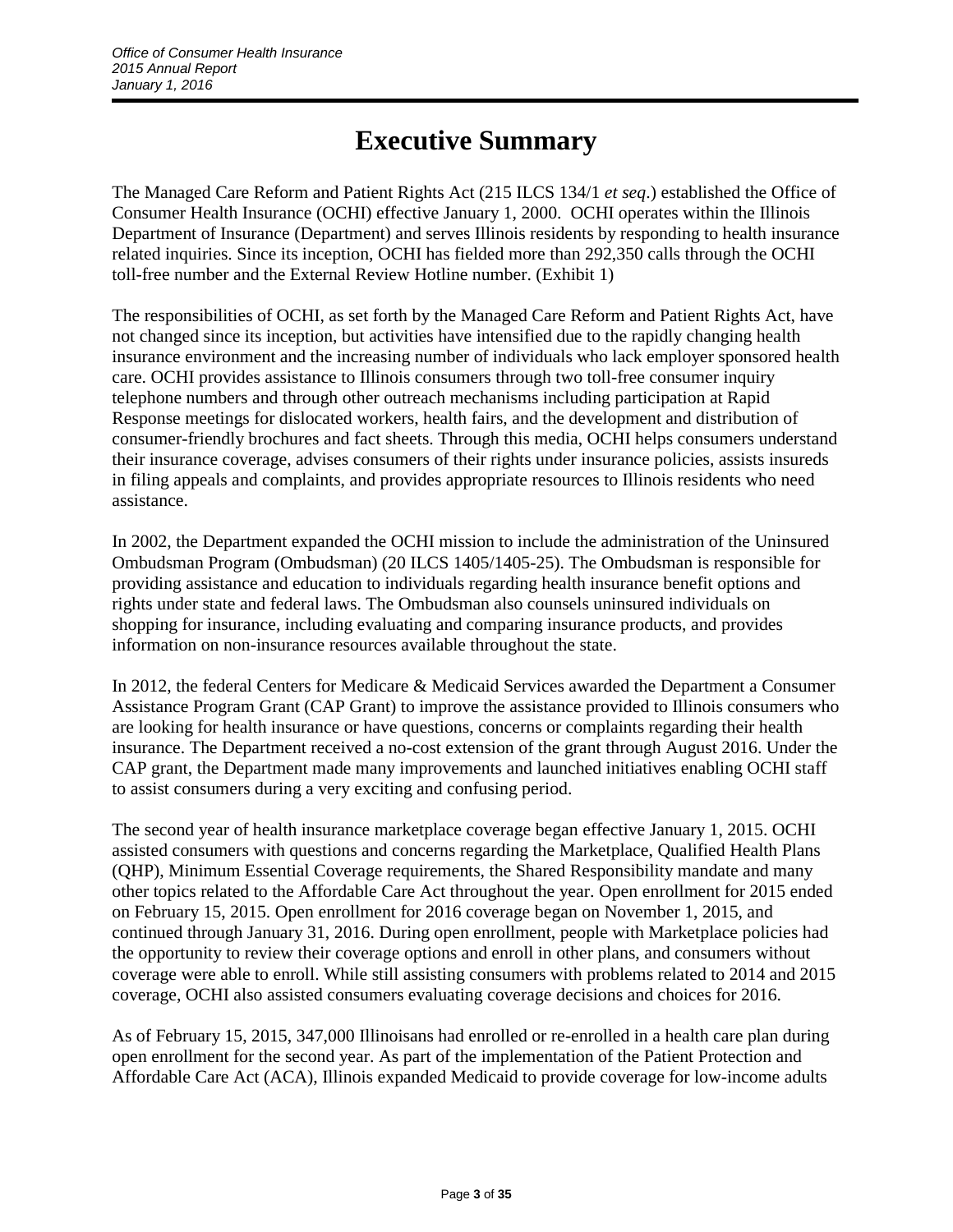ages 19-64. Expanded Medicaid enrollments totaled 572,112 as of January 2015, bringing total Illinois ACA enrollments to 919,412.

In assessing the overall state of the health insurance marketplace in Illinois, OCHI continually monitors state and federal legislation, regulations and bulletins; identifies significant trends and specific problems affecting health coverage for Illinois citizens; and sets forth specific recommendations to address those problems.

Callers continued to reach OCHI through a world-wide toll-free telephone number, (877) 527-9431, and reach the External Review Hotline through a separate number, (877) 850-4740. In 2015, the OCHI toll free number received 17,406 calls and placed 5,599 outgoing calls, for a total of 23,405. The External Review Hotline received 2,500 calls and placed more than 404 outgoing calls for a total of 2,904. OCHI received approximately 280 calls directly from Spanish speakers. Those calls were transferred to one of three fluent Spanish speakers within the Department. The total number of calls recorded for the OCHI toll-free number for 2015 was 26,299. This is an increase from 24,780 in 2014.

OCHI staff continued to track the call topics via the Phone Inquiry and Response Tracking System (PIRT), a project funded under the Consumer Assistance Program (CAP) Grant. OCHI staff tracked 24,122 topics and sub-topics in 2015 in the PIRT system. The system also tracks resources used by OCHI staff, referrals to other entities for assistance, and the action taken to resolve the call.

In 2014, the Department added On-line Agency Resources (OAR) to the PIRT system. The Uninsured Ombudsman Service Finder Database was integrated with OAR and many other resources such as Fact Sheets, websites and company specific information have been added. OAR was continually updated during 2015 and now contains nearly 1,000 resources. This information is at the OCHI analysts fingertips while they are on a call and can be sent to the consumer via email, fax or U.S. mail.

In July 2015, Get Covered Illinois, the Official Health Marketplace (GCI) moved to the Department of Insurance. OCHI worked closely with GCI during 2015 to assist consumers with Marketplace questions and concerns.

Section 1 of this Report describes how OCHI educates consumers about their health insurance rights and options.

Section 2 describes how OCHI helps consumers navigate appeals, complaints and external reviews.

Section 3 describes other services provided by OCHI.

Section 4 documents efforts to expand public awareness of OCHI through various avenues, including media, brochures, fact sheets and outreach.

Section 5 provides information on the Uninsured Ombudsman Program.

Section 6 contains information about market status, trends, and recommendations.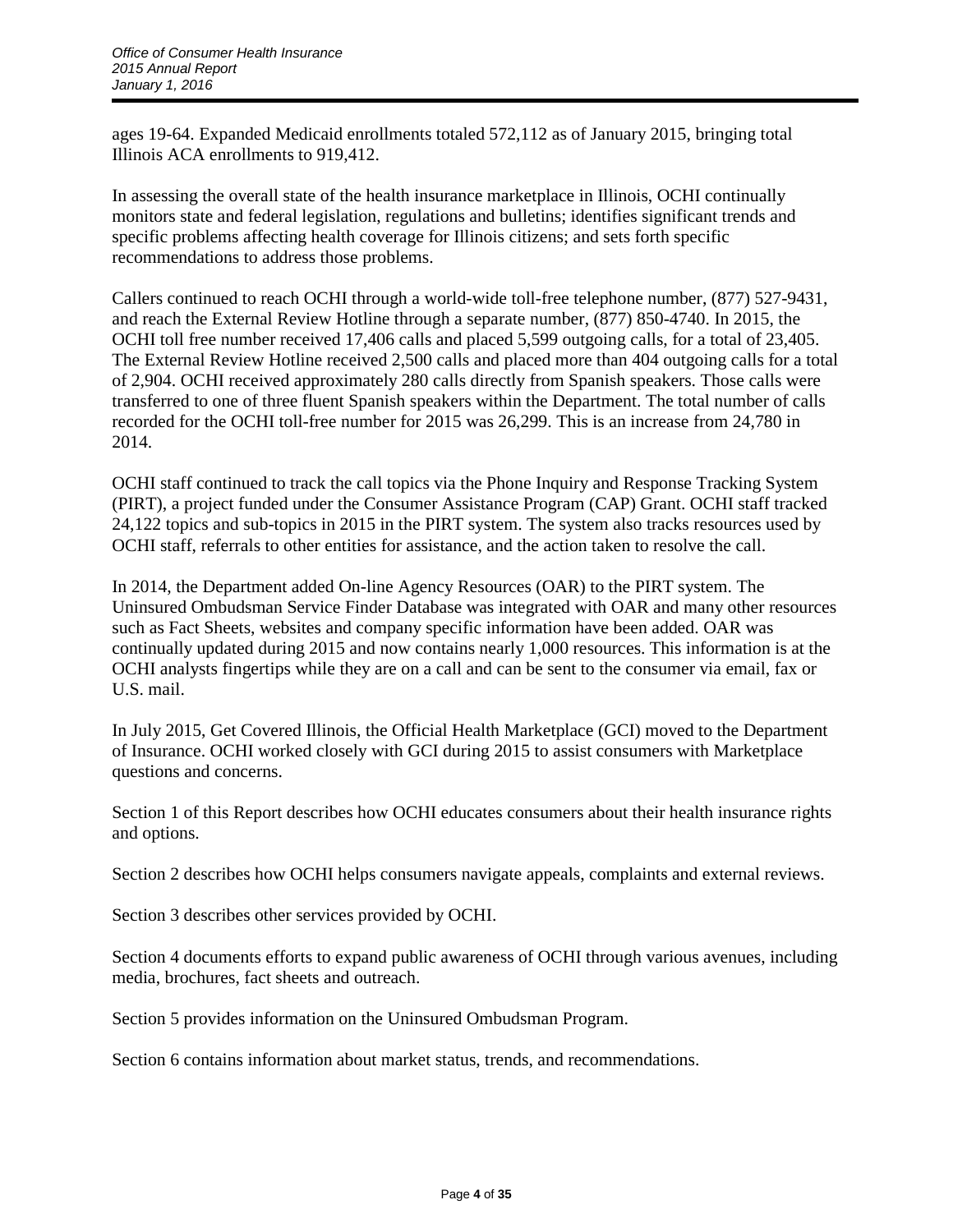# **Section 1 - Educating Consumers about Their Health Insurance Rights and Options**

In 2015, OCHI experienced the highest annual call volume since its inception – OCHI staff handled over 26,299 calls (Exhibit 1). Staff managed calls from a variety of individuals and groups, including consumers, employers, agents, associations, attorneys, health care providers, and advocates. Exhibit 2 contains a breakout of the top fourteen topics in 2015.

OCHI provides information and education that assists consumers in understanding their health insurance needs and benefits. OCHI staff often helps consumers define, in practical terms, the specific challenges they are experiencing. OCHI explains differences between benefits available in individual, small group, and large group insurance products, and related rights guaranteed by the Health Insurance Portability and Accountability Act (HIPAA)(215 ILCS 97/1 *et seq*.) and the ACA. In addition to discussing issues with consumers by phone and in person, OCHI refers consumers to the Department's internet site [\(http://www.insurance.illinois.gov\)](http://www.insurance.illinois.gov/) and outside websites (such as healthcare.gov, GetCoveredIllinois.gov and many others).

# **Health Insurance Marketplace**

In 2015, OCHI responded to calls regarding the ACA, the Marketplace and related topics. These calls increased during the second annual open enrollment which ended in February 2015 and again when the third annual open enrollment for 2016 began in November 2015.

Throughout 2015, OCHI staff participated in numerous training sessions, including an on-line refresher training session for Illinois navigators. Navigators are certified by the federal and state government and registered with the Department. OCHI employees are not certified as navigators, nor do they assist with completing forms or actually enrolling consumers; however, this training enabled them to better answer questions and direct consumers to the appropriate place for assistance.

OCHI fielded nearly 2,400 calls from Illinois residents who needed assistance or had questions regarding the Marketplace.

Marketplace related questions included the following topics:

### 1) Enrollment and Eligibility

Consumers could apply for coverage on-line at [www.healthcare.gov,](http://www.healthcare.gov/) telephone at (866) 311-1119, or in person with a registered navigator, certified application counselor, or an in-person counselor. OCHI assisted callers by providing websites and phone numbers for the Marketplace. OCHI also provided names and telephone numbers of registered navigators, consumer assistance counselors and in-person counselors.

OCHI assisted with eligibility related problems by providing information and referring consumers to the Marketplace, Medicaid or the carrier. When warranted, OCHI contacted the Marketplace or the carrier directly to connect a consumer who needed assistance with a specific issue.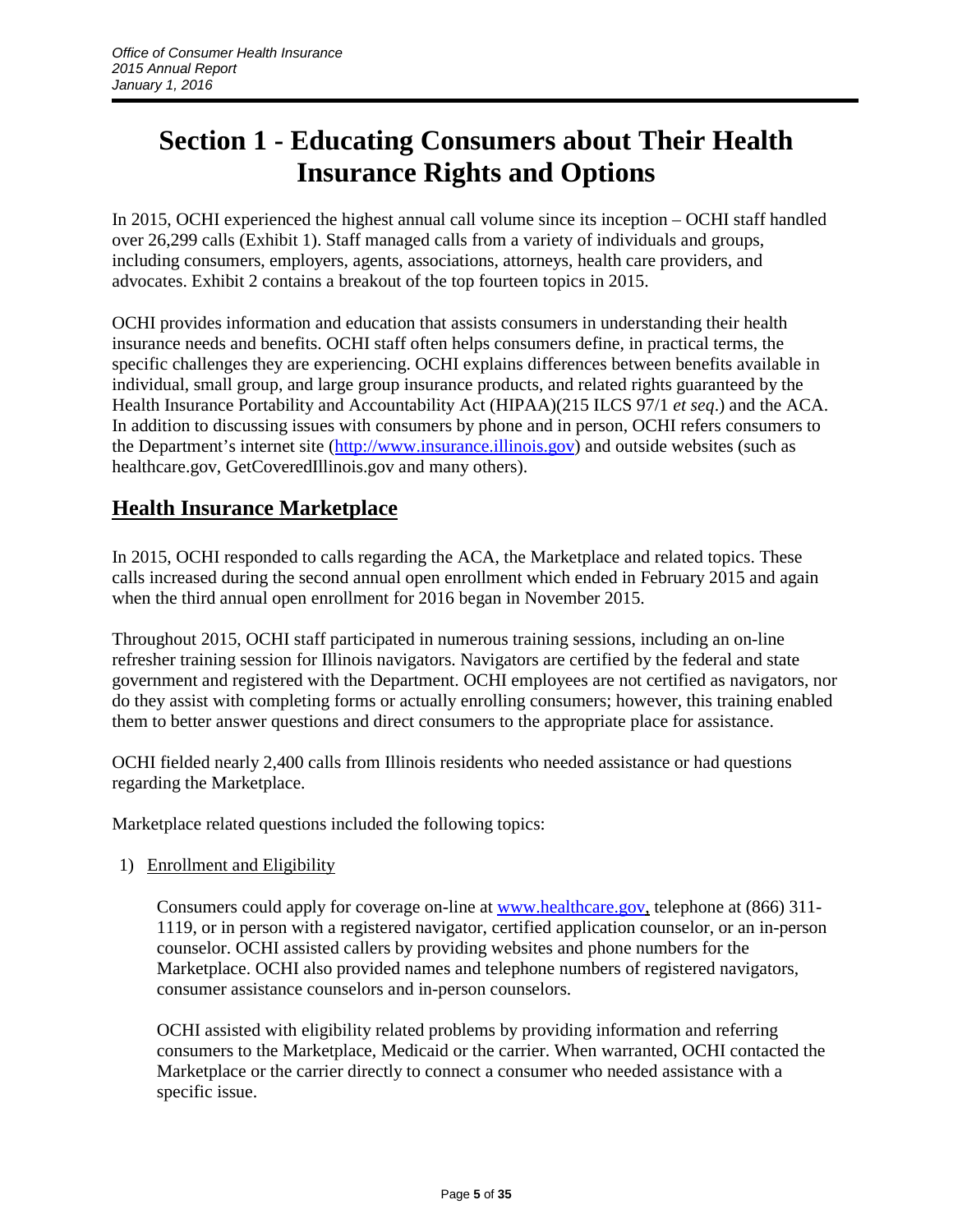# 2) Essential Health Benefits

Under the ACA, beginning January 1, 2014, insurance coverage offered in the individual and small group markets (both inside and outside of the Marketplace) is required to provide coverage for essential health benefits. Essential Health Benefits (EHB) must include items and services within at least the following ten categories:

- Ambulatory Service
- Emergency Room Services
- Hospitalization
- Maternity/Newborn
- Mental Health and Substance Use
- Prescription Drugs
- Rehabilitative and Habilitative Services
- Laboratory
- Preventive Services
- Pediatric Services

Essential Health Benefits in Illinois are based on a benchmark plan (Blue Cross Blue Shield of Illinois Blue Advantage Plan) and include state mandates. Insurance policies must cover Essential Health Benefits in order to be certified and offered in the Marketplace.

The ACA requires that pediatric dental services be a part of the Essential Benefit Coverage. The dental plans may be purchased as a part of a Qualified Health Plan or may be purchased as a stand-alone plan.

Adult dental coverage is not a requirement of the law and is not generally provided with Qualified Health Plan coverage but may be purchased as a stand-alone plan.

OCHI addressed questions regarding Essential Health Benefits, required by Illinois, by accessing the checklists provided on the Department's website at [http://insurance.illinois.gov/Main/industry.asp.](http://insurance.illinois.gov/Main/industry.asp)

3) Premium Tax Credits and Cost Sharing Reductions

OCHI analysts answered questions regarding premium tax credits and cost sharing reductions in 2015. OCHI advised consumers that individuals who purchase Qualified Health Plans in the Marketplace may qualify for federal premium tax credits and cost sharing reductions that would help lower premiums for individuals with household incomes between 100 percent and 400 percent of the federal poverty level.

Premium tax credits help consumers afford health coverage purchased through the Marketplace by lowering their monthly premium costs. Advance payments of the tax credit can be used to lower monthly premium costs or they may be refunded at the end of the year through federal income tax returns.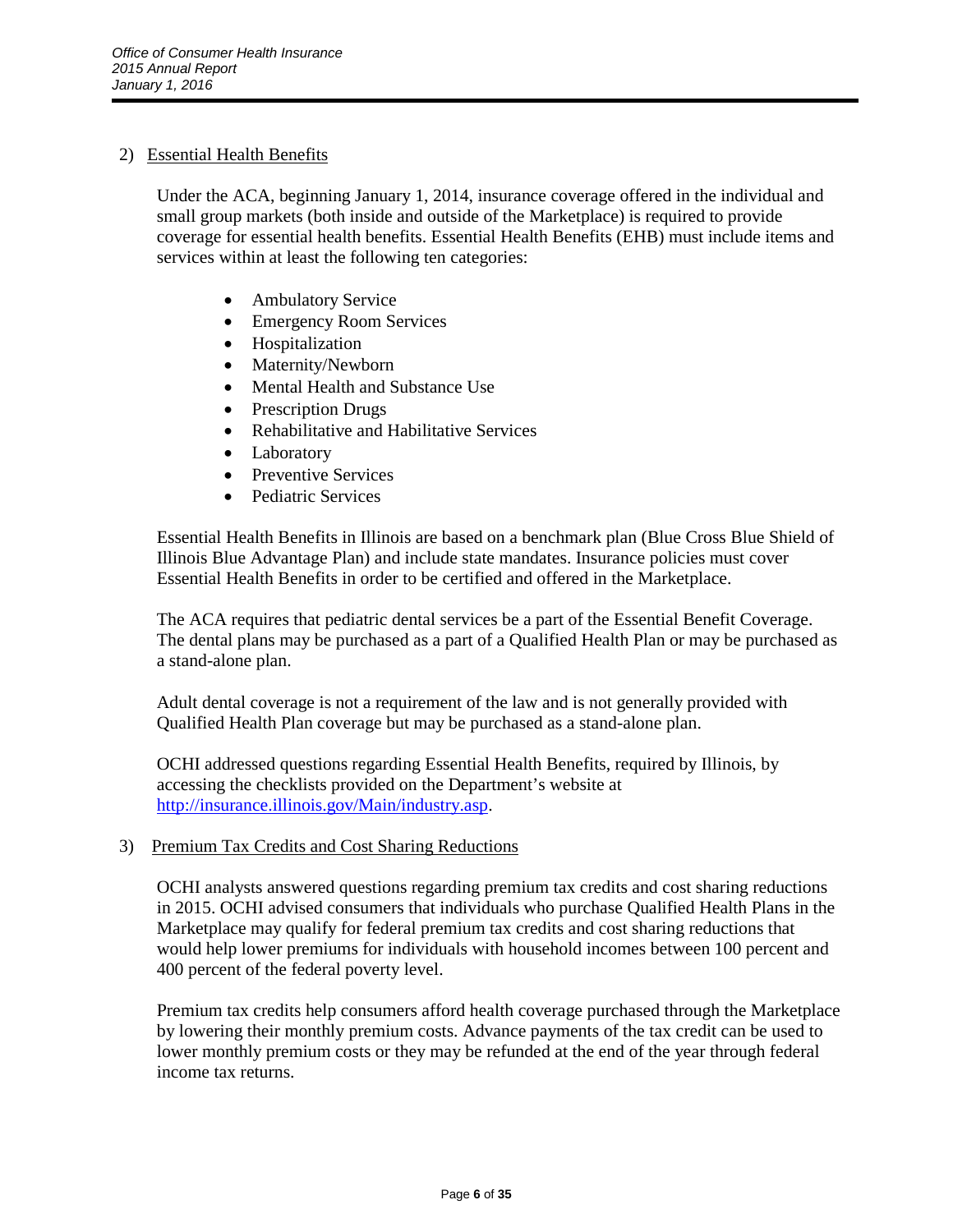| <b>Income Level</b> | <b>Premium as a Percent of Income</b> |
|---------------------|---------------------------------------|
| Up to 133% FPL      | 2% of income                          |
| 133 - 150% FPL      | $3 - 4\%$ of income                   |
| 150 - 200% FPL      | $4 - 6.3\%$ of income                 |
| 200 - 250% FPL      | $6.3 - 8.05\%$ of income              |
| 250 - 300% FPL      | 8.05 - 9.5% of income                 |
| 300 - 400% FPL      | 9.5% of income                        |

Consumers who purchase a Silver Plan on the Marketplace may also be eligible for Cost Sharing Reductions, which may lower their out-of-pocket costs by reducing deductibles, coinsurance, and copayments, or similar charges. Cost Sharing Reductions do not affect premiums, balance billing amounts for out-of-network providers, or the cost of non-covered services.

### 4) Qualified Health Plans

Under the ACA, beginning in 2014, insurance plans that provide Essential Health Benefits and follow the established limits on cost sharing (such as deductibles, copayments, and out-ofpocket amounts), along with other requirements, are certified by the Federal Marketplace and Illinois Marketplace as Qualified Health Plans (QHP). Qualified Health Plans must be sold by an insurance company or Consumer Operated and Oriented Plan (CO-OP)and must offer at least one Silver Metal and one Gold Metal plan.

During 2015, ten carriers offered Qualified Health Plans in Illinois:

- a. Illini Care Health Plan, Inc.\*
- b. United HealthCare of the Midwest, Inc.\*
- c. Time Insurance Company\*
- d. Coventry Health and Life Insurance Company
- e. Coventry Health Care of Illinois
- f. Health Alliance Medical Plans
- g. Humana Health Plan, Inc.
- h. Humana Insurance Company
- i. Land of Lincoln Mutual Health Insurance Company
- j. Health Care Service Corporation (Blue Cross Blue Shield of Illinois)

\*New to Marketplace for 2015

\*\*Aetna Life Insurance Company exited the Marketplace in 2015.

The individual and small group market coverage for Essential Health Benefits is determined by each state's Benchmark Plan – a health insurance plan offered in the state and identified by the state as including the required EHB. The Blue Advantage Entrepreneur Participating Provider Option plan is the Benchmark Plan for Illinois that sets the standards for the Marketplace plans.

OCHI also answered questions relating to deductibles and out-of-pocket maximum costs for each plan (the total amount an individual or employee must pay out-of-pocket for Essential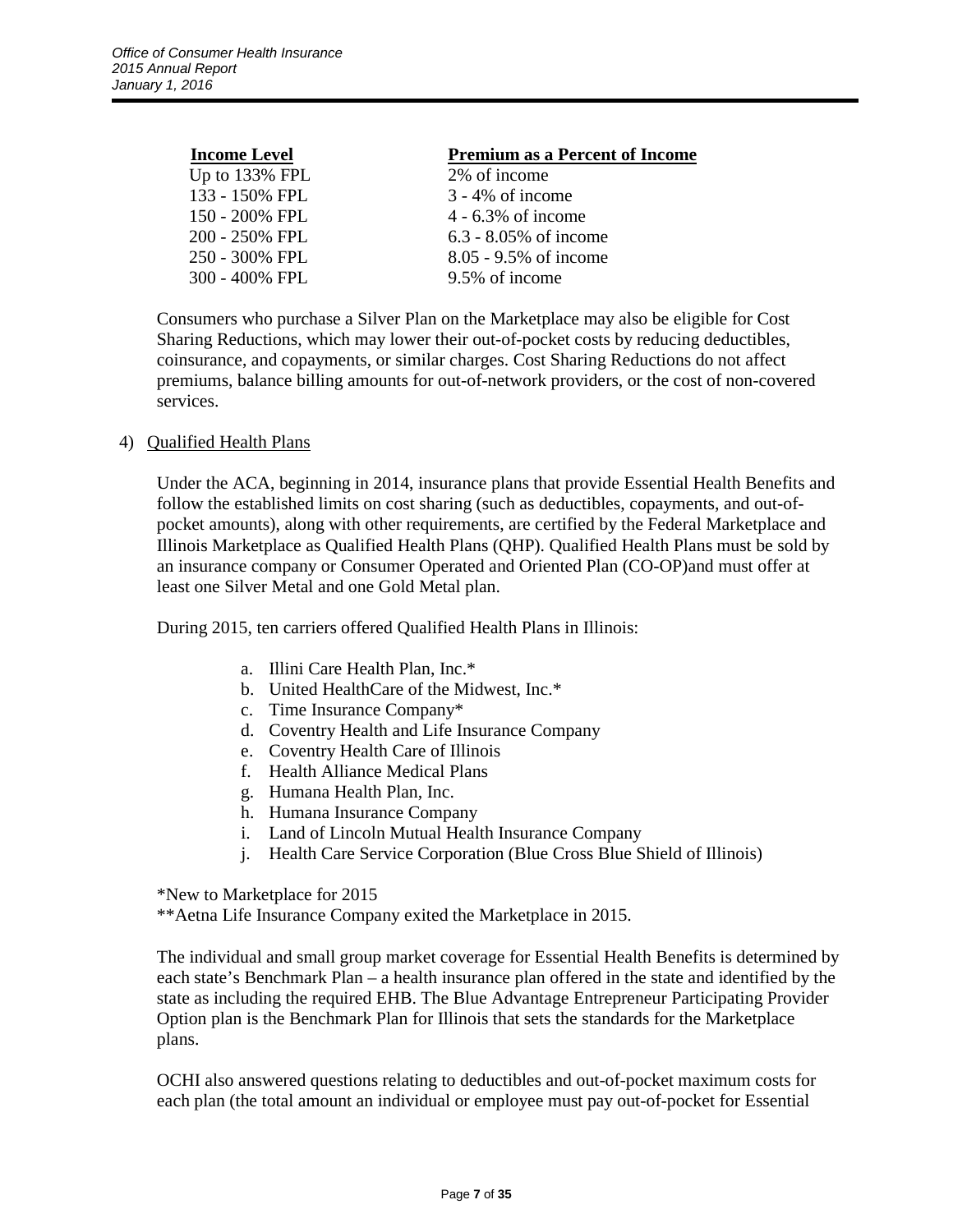Health Benefits in 2015). The deductible amounts for 2015 were limited to \$6,600 for individual coverage and \$13,200 for family coverage. The maximum out-of-pocket limits apply to all markets including self-insured group plans.

Metal Levels (Exhibit 3) on the Marketplace are separated into four health plan categories based on the plan's Actuarial Value (AV). The AV is the proportion of medical expenses an insurance plan is expected to cover. For example, an AV of 60 percent means that on average across all services for all consumers the plan would pay 60% of medical expenses. Depending on the services obtained, some consumers will pay more than 40 percent of medical expenses and others will pay less.

Companies offer several plans under each metal level. (Exhibit 3) The AV for each plan is shown below:

- Bronze  $60\%$  AV the QHP issuer pays, on average,  $60\%$  of the cost of the EHB Coverage
- Silver 70% AV the QHP issuer pays on average, 70% of the cost of the EHB coverage
- Gold 80% AV the QHP issuer pays on average, 80% of the cost of the EHB coverage
- Platinum 90% AV the QHP issuer pays on average, 90% of the cost of the EHB coverage

In addition to the metal level plans, catastrophic plans are available for young adults under age 30 or for individuals for whom metal plans are unaffordable or have obtained a hardship waiver from the Marketplace. These plans have high deductibles and lower premiums, include coverage for three primary care visits and preventive services with no out-of-pocket costs, and protect consumers from catastrophic expense.

### 5) Provider Network Changes

For 2015, some QHPs narrowed provider networks in order to keep premium increases down. The largest carrier in the Illinois Marketplace, Health Care Service Corporation (Blue Cross Blue Shield of Illinois) discontinued its "state-wide" individual PPO Marketplace plans. This change impacted 22 plans and 250,329 insureds plus dependents. OCHI fielded hundreds of calls from these members who were searching for QHPs which included their health care providers and who needed assistance with transition of care benefits.

# 6) CO-OP

Beginning October 1, 2013, the ACA gave consumers and small businesses the option of choosing a Consumer Operated and Oriented Plan (CO-OP). Co-OPs are private not-for-profit insurers governed by their members to provide consumer-friendly health insurance options. These plans use any profits to benefit members giving them more control over their coverage through actions to lower premiums, improve health benefits, improve the quality of their members' health care and contribute to the stability of coverage. The first and only federally approved CO-OP in Illinois is Land of Lincoln Mutual Health Insurance Company.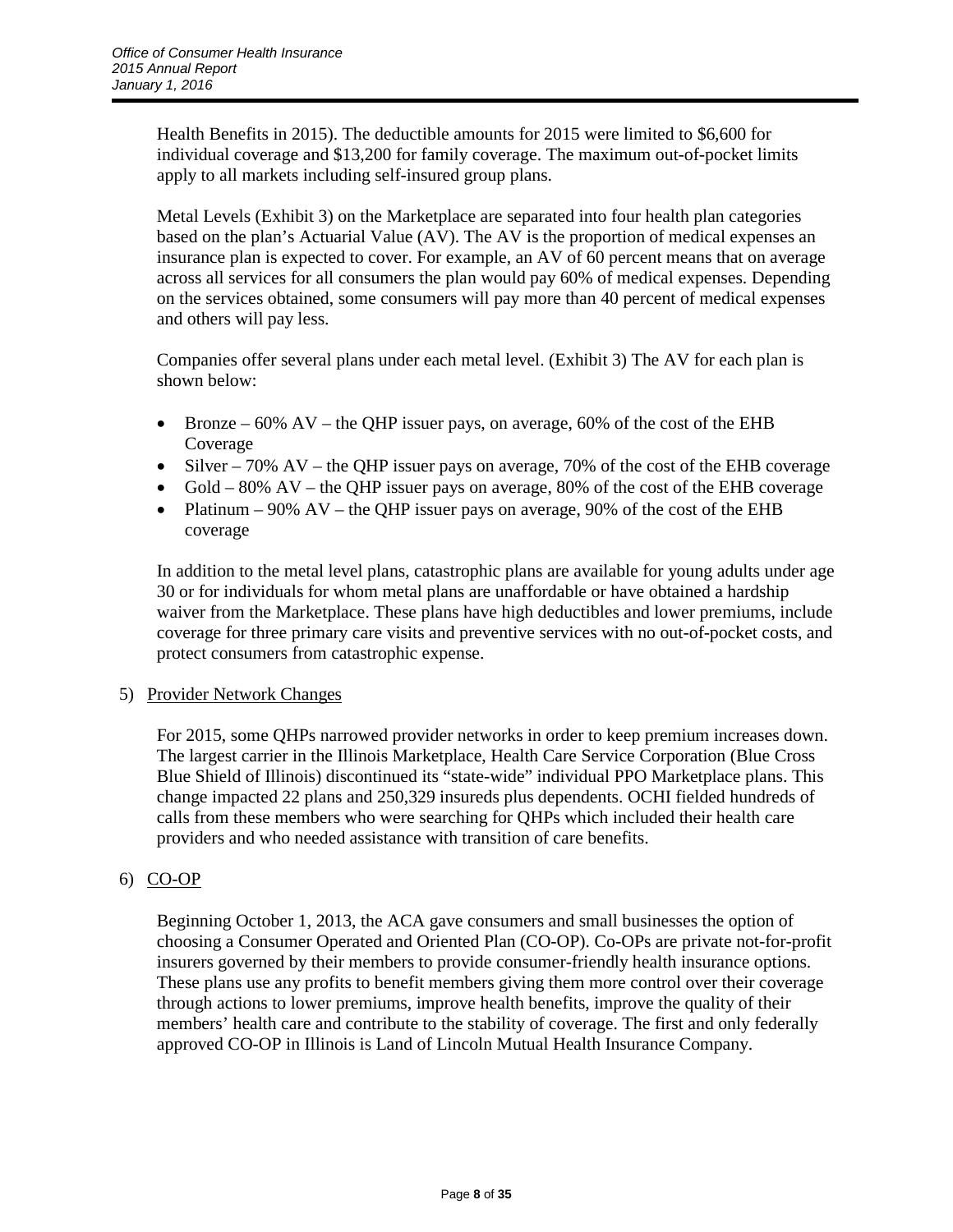# 7) Individual Share Responsibility Provision

Beginning in 2014, the ACA required individuals to:

- have health coverage (which provides minimum essential coverage) through an employer, directly from an insurance company, or through the Marketplace; or
- qualify for an exemption; or
- make a payment when filing their federal tax return.

In 2015, the shared responsibility fee was 2% of income (or \$325 per adult, whichever is higher). The fee for children is half the adult amount.

There are statutory exemptions to this requirement for the following situations:

- Religious conscience;
- Members of a health care sharing ministry;
- Indian tribes;
- Income below the income tax return filing requirement;
- Short coverage gap;
- Affordability;
- Incarceration: or
- Not lawfully present.

More specific information regarding the statutory exemptions may be found at [https://www.irs.gov/affordable-care-act/individuals-and-families/aca-individual-shared](https://www.irs.gov/affordable-care-act/individuals-and-families/aca-individual-shared-responsibility-provision-calculating-the-payment.)[responsibility-provision-calculating-the-payment.](https://www.irs.gov/affordable-care-act/individuals-and-families/aca-individual-shared-responsibility-provision-calculating-the-payment.)

### 8) Small Business Health Options Program (SHOP) and Small Business Tax Credits

OCHI received 119 calls regarding this topic. OCHI analysists provided callers with information regarding the availability of the SHOP Marketplace where small businesses with fewer than 50 employees could purchase coverage.

Small businesses with fewer than 25 full-time equivalent employees making an average of \$50,000 or less, per year, may qualify for the small business health care tax credit worth up to 50% of the employer's contribution toward employee premium costs. This tax credit is available only if coverage is purchased through SHOP.

For 2015, Health Alliance Medical Plans, Inc., Health Care Service Corporation, and Land of Lincoln Mutual Health Insurance Company sold plans on SHOP.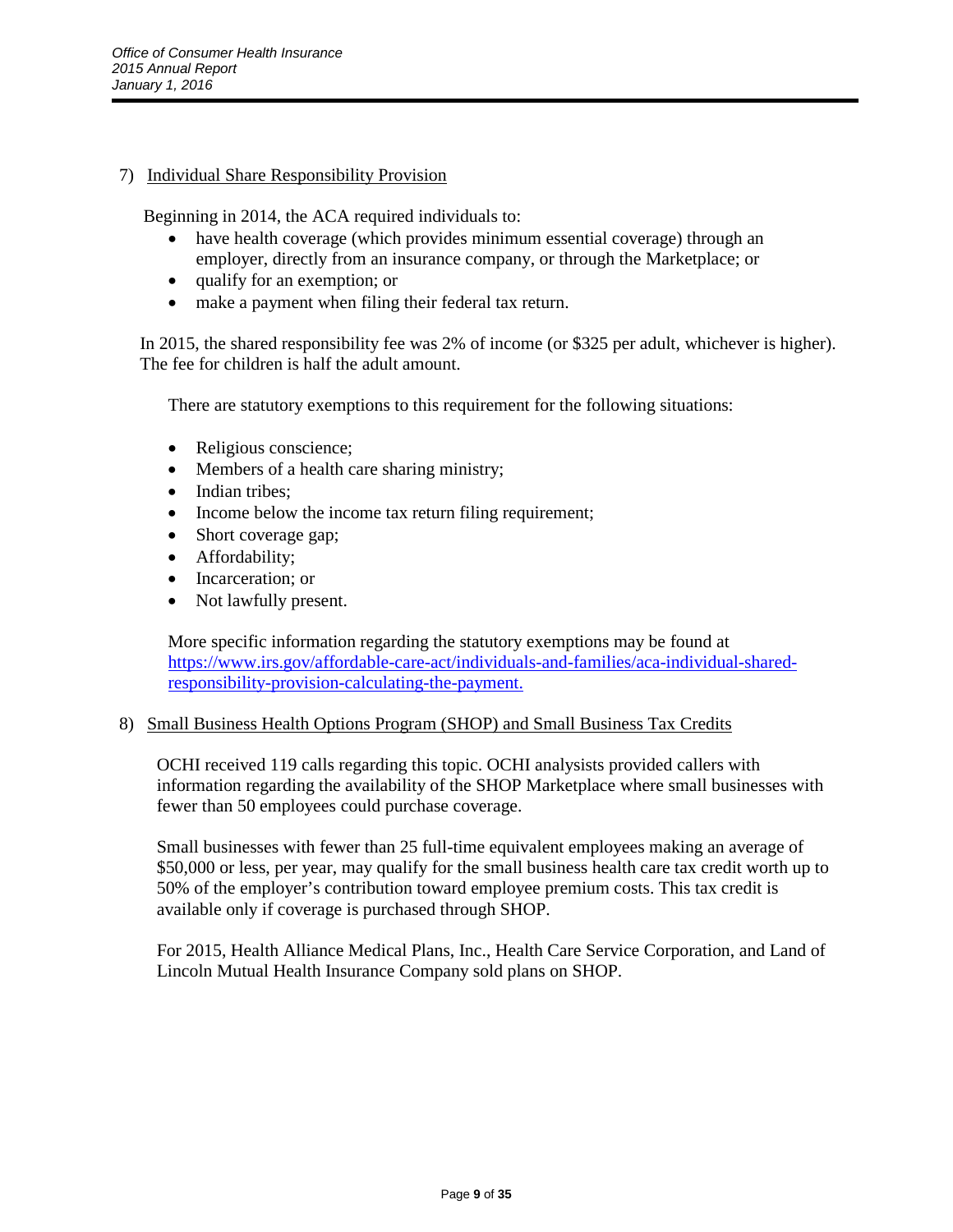# **Health Related Issues - other than Marketplace**

In addition to the ACA-related calls, OCHI continued to receive calls requesting information on many other topics including the following:

- How to file for an independent review of a claim or service denied for medical necessity, pre-existing, or rescission;
- How to file a complaint with the Department regarding administrative denials or unsatisfactory payments;
- How to navigate provider network changes;
- How to contact an insurance company directly;
- Questions regarding state health insurance laws and rules;
- Questions regarding rate increases; and
- How to continue coverage upon losing employment or having a change in family dynamic such as birth, death, divorce or legal separation.

OCHI continues to provide services to Illinois consumers who experience problems with insurance carriers, have questions about Illinois insurance laws and the impact of the new federal law, have concerns regarding rate increases, and are unable to find coverage due to cost or access.

## 1) Claim-Related Appeals

Claim-related appeals continue to be one of the top reasons for calls coming to OCHI. OCHI spoke to 5,245 callers regarding this topic. Questions included claim denials, unsatisfactory claim payments, and contract exclusions. OCHI responded to callers by explaining the internal appeal process and explaining situations that warrant filing a complaint with the Department.

Some callers were advised that their claim denials might warrant filing an external review request with the Department. According to the Health Carrier External Review Act, consumers have the right to file an external review request for denial of coverage on the basis of medical necessity, rescission of coverage, preexisting conditions and/or if the service or treatment is believed to be experimental and/or investigational. OCHI and the external review staff handled more than 3,500 calls from and to consumers, health care providers, carriers, Independent Review Organizations (IROs) and authorized representatives regarding this topic.

### 2) Non-OCHI Calls

Many calls coming into the OCHI toll-free numbers do not fall under the jurisdiction of the Department of Insurance or within the scope of OCHI's mission. For example, calls related to self-insured employer plans and Medicaid plans, calls intended for other state agencies, calls for the carriers, and calls for other areas within the Department. OCHI assisted nearly 7,500 callers by navigating them to the appropriate place for assistance.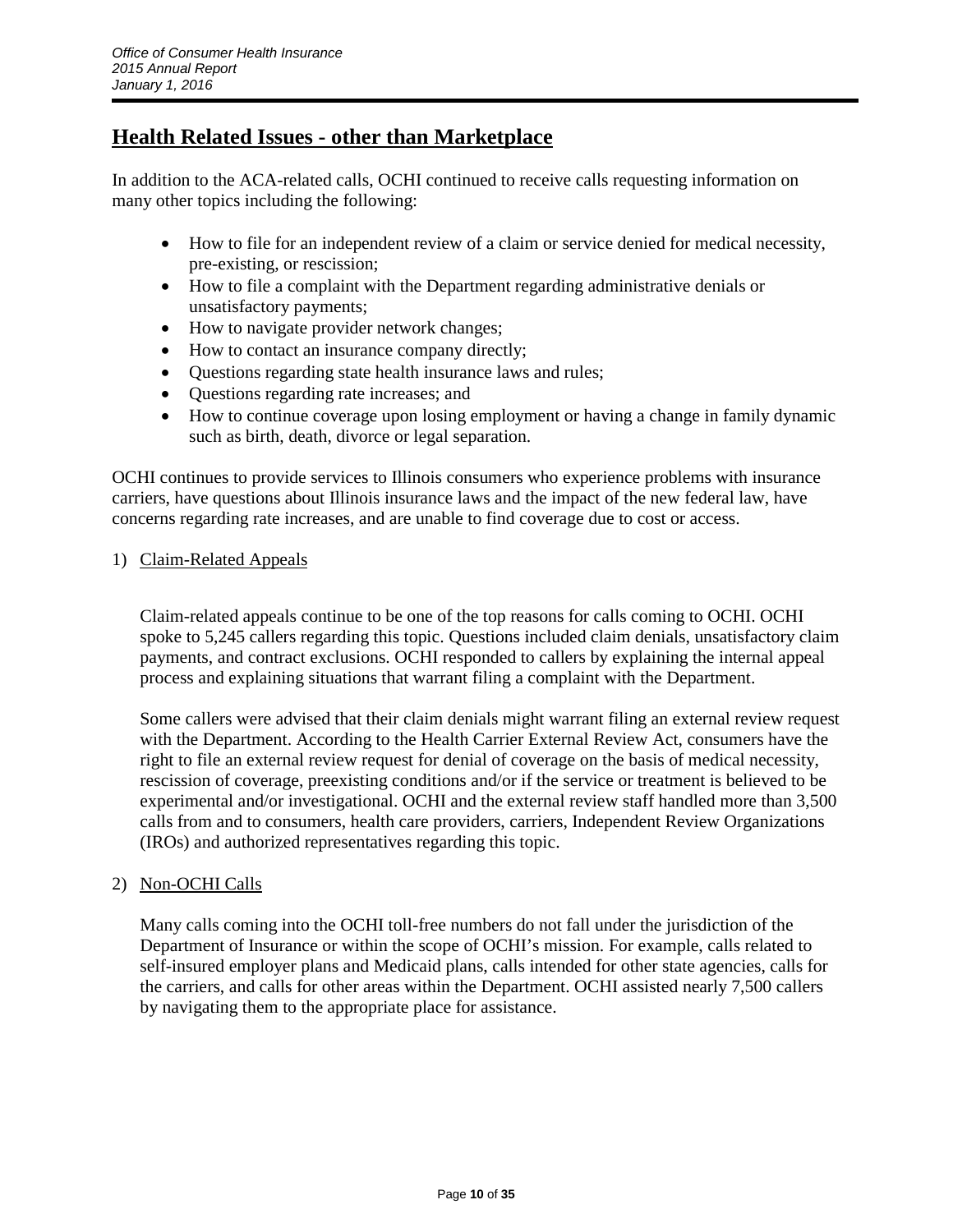### 3) Insurance Law

In 2015, OCHI talked to 1,531 callers about various state and federal insurance laws. As in past years, questions regarding federal and state continuation laws accounted for the majority of these questions (619). Other laws of special interest included questions about the:

- i) Standardized Health Application law;
- ii) Infertility mandate;
- iii) Autism mandates; and
- iv) Coordination of Benefits.

### 4) General Company Information

OCHI received 1,488 questions from consumers seeking general information about a carrier. Many of the callers requested address and phone numbers for companies. OCHI also provided callers with the complaint history of specific carriers and rating information accessed at A.M. Best Rating Services which rates companies based on their financial status and ability to pay claims.

### 5) Internal Appeals/External Review

OCHI noted 1,014 entries into the PIRT system regarding callers with questions about how to file internal appeals and external reviews. In addition to the callers to the OCHI hot-line; the external review hot-line received more than 2,500 calls related to this topic. Detailed information regarding external review activity for 2015 is included in Section 2 of this report.

6) Uninsured Ombudsman and Shopping for Coverage

OCHI spoke to nearly 800 callers regarding resources available through the Uninsured Ombudsman or for assistance in shopping for coverage such as long-term care coverage and Medicare Supplement coverage. OCHI used the resources from OAR to assist uninsured callers and direct them to medical clinics, pharmaceutical companies, and other entities that provide medical care for free or at a discounted rate. For those looking for other types of coverage, OCHI was able to provide complaint history information and answer questions about the coverages sought. Additional information regarding the activities of the Uninsured Ombudsman is included in Section 5 of this report.

### 7) Premium Billing Problems and Rates

OCHI spoke to 647 callers regarding billing problems with insurance carriers. This was a major problem again in 2015 due to the confusion that existed between the federal Marketplace, which controls the eligibility and advance tax credits, and the carriers who actually bill the consumers for coverage.

In 2015, OCHI received a large number of calls relating to escalating insurance rates for health insurance coverage. Illinois is divided into 13 Health Plan Rating Areas (Exhibit 4). For 2016 plans, rate changes for the lowest Silver Plan in the majority of counties in Illinois were in the 5% to 10% range. However, there was a wide range in rate changes by area. For example, Rating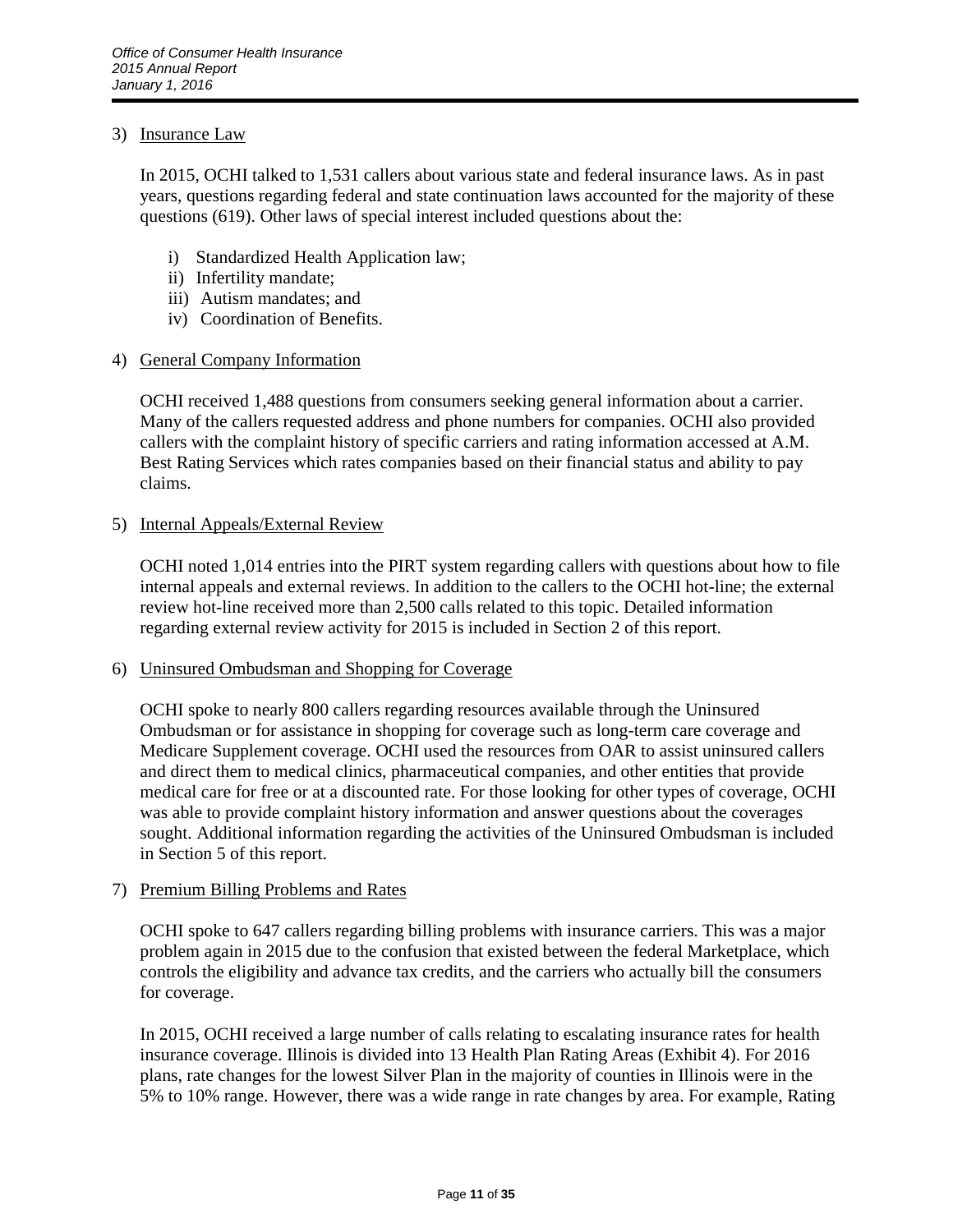Area 1 (Cook County) had an 8% decrease while Rating Area 5 experienced up to a 28% increase. (Exhibit 5) OCHI staff handled 237 calls from consumers regarding rates, premium increases and premium billing.

The ACA requires the Secretary of the U.S. Department of Health and Human Services and the States to establish a premium reporting and review process that allows state insurance departments to review rate increases before insurance companies can apply them. It further requires all health insurance issuers to disclose and justify any unreasonable premium increase prior to the increase. In compliance with the ACA, the Department created the Department's rate [review web page](http://insurance.illinois.gov/hiric/rate-filings.asp) which includes the most recent information and offers consumers the opportunity to submit questions and comments. The Department's rate review web page may be reviewed at: [http://insurance.illinois.gov/hiric/rate-filings.asp.](http://insurance.illinois.gov/hiric/rate-filings.asp)

Consumers also called regarding long-term care coverage rate increases. Some consumers experienced rate increase in excess of 100% for their long-term care coverage. OCHI explained how rates are filed with the Department and encouraged consumers to file complaints in order to shed more light on this situation.

- 8) Other topics explored by callers to OCHI during 2015 included:
	- a) Shopping for Coverage questions regarding the types of products available and asking for information regarding those products in order to make an informed decision;
	- b) Disability insurance questions and concerns regarding problems with disability insurance; and
	- c) Marketing issues questions and concerns regarding how carriers, producers and the Marketplace marketed coverage.

# **Referrals**

One of the primary functions of OCHI is to triage calls in order to determine if the information requested is related to a health insurance issue that can be resolved by OCHI or if the caller needs to be directed elsewhere for assistance. In 2015, OCHI referred a wide array of individuals to other agencies or areas within the Department including the following:

- 1) Marketplace OCHI referred more than 2,733 calls regarding the Marketplace to Get Covered Illinois at the toll-free number (866) 311-1119 or the website at getcoveredillinois.gov and to the federal Health Insurance Marketplace toll-free number (800) 318-2596 or to a navigator/assister for help with signing up for the Marketplace coverage. Many of these calls were from consumers who encountered problems with enrollment, eligibility, and premium problems. These issues caused claim denials and unsatisfactory claim payments which could not be resolved by the Department or the carrier until the core issue was resolved at the Marketplace level.
- 2) Department of Healthcare and Family Services In 2013, the State of Illinois Department of Healthcare and Family Services (DHFS) partnered with the federal Health Insurance Marketplace to expand its Medicaid coverage beginning January 1, 2014 to include very low-income people, pregnant women and adults with dependent children through family care and the All Kids program.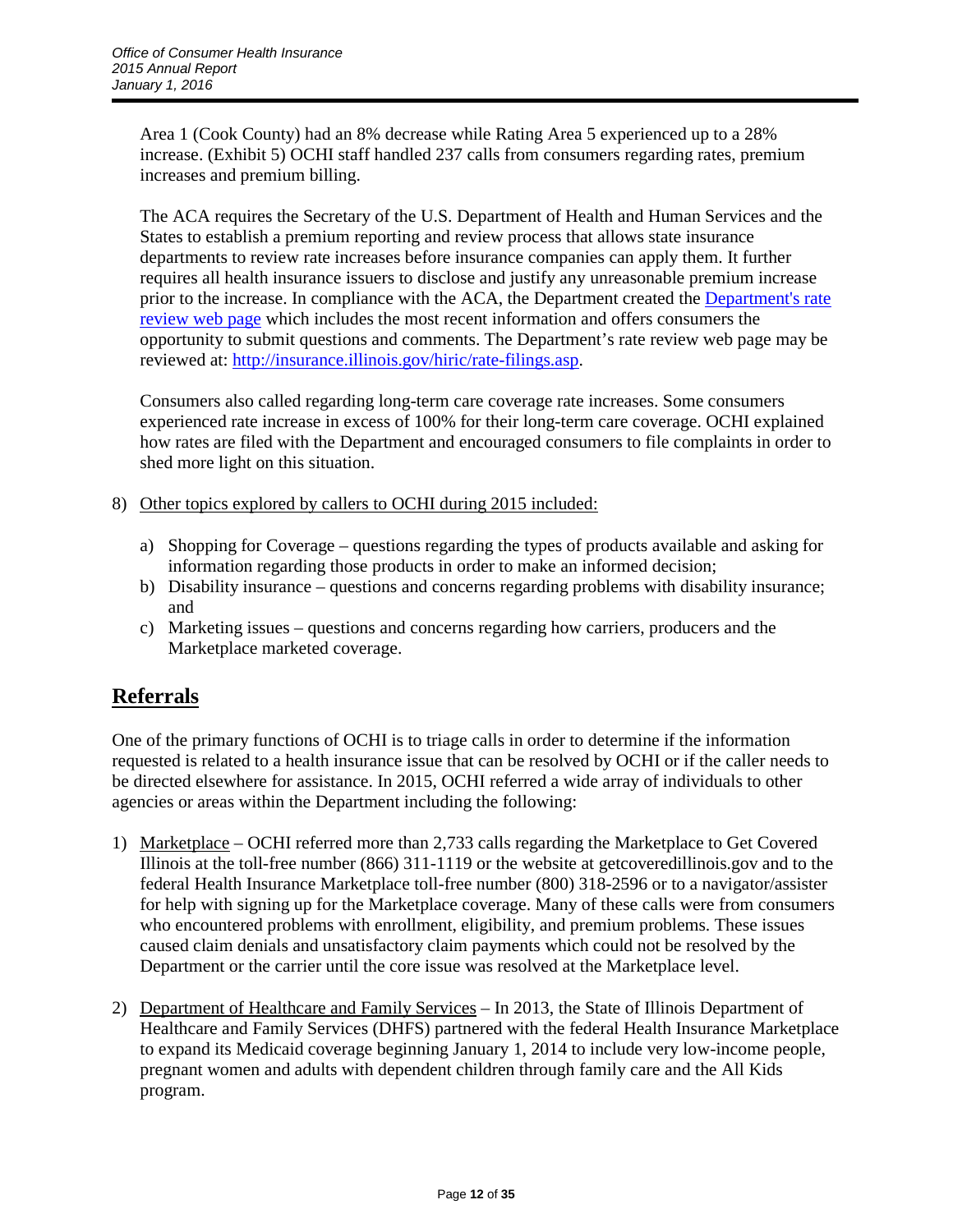DHFS also expanded its Medicaid coverage to individuals between the ages of 19 and 64 and to persons with disabilities who are U.S. citizens with annual incomes up to 138% of the Federal Poverty Level. OCHI referred callers with questions regarding their application and coverage to the DHFS for assistance at (800) 843-6154 or [www.abe.illinois.gov.](http://www.abe.illinois.gov/) OCHI referred 696 callers to DHFS in 2015.

- 3) Carrier/TPA OCHI referred 3,746 callers directly to their insurance carriers. OCHI advised callers to first contact their carrier for assistance with questions or concerns; but also provided those callers with information regarding how to file an internal appeal, an external review request or a complaint with the Department, depending on the situation.
- 4) United States Department of Labor OCHI often receives calls regarding self-insured employer benefit or health and welfare plans. These plans are usually sponsored by large employers, municipalities, school districts, church groups or unions. Employers and unions who offer selfinsured plans often contract for services such as enrollment, claims processing, and provider networks with a third party administrator (who may also be an Illinois-licensed health carrier or HMO). Self-insured health plans are regulated by the U.S. Department of Labor, Employee Benefits Security Administration under the federal Employment Retirement Income Security Act (ERISA). Although the Department of Insurance has no regulatory authority over self-insured plans, OCHI staff assists callers by explaining how to find appeal rights in plan documents and by referring them to the U.S. Department of Labor for assistance. The telephone number for that agency is (866) 444-3272. In 2015, OCHI referred 622 callers to the U.S. Department of Labor.
- 5) Senior Health Insurance Program (SHIP) OCHI works with SHIP, located within the Illinois Department on Aging, on a routine basis to provide answers to questions and resolve complaints regarding Medicare products. Many callers are shopping for products such as Medicare Supplement (Medigap) policies, Medicare Advantage Plans or Medicare Part D (prescription drug) plans. OCHI referred 635 callers to SHIP in 2015. Complaints about Medicare Supplement policies are handled by the Department of Insurance.
- 6) Federal Centers for Medicare & Medicaid Services (CMS) Callers with concerns about Medicare coverage are directed to the federal CMS for assistance. OCHI referred 296 callers to federal CMS during 2015.
- 7) Other State Departments of Insurance OCHI receives calls from consumers whose insurance is governed under another state's laws and regulations. For example, an Illinois resident may have health insurance coverage provided by an employer located in another state. Generally speaking, the state where the employer is corporately located is the governing jurisdiction over the group insurance contract. OCHI referred 155 callers to other state Departments of Insurance in 2015.

# **Fact Sheets**

OCHI, in conjunction with the Department, continues to create and provide fact sheets in response to questions received from Illinois consumers. These fact sheets, which effectively explain complex insurance issues, are available on the Department of Insurance website at [http://insurance.illinois.gov/Main/Consumer\\_Facts.asp.](http://insurance.illinois.gov/Main/Consumer_Facts.asp)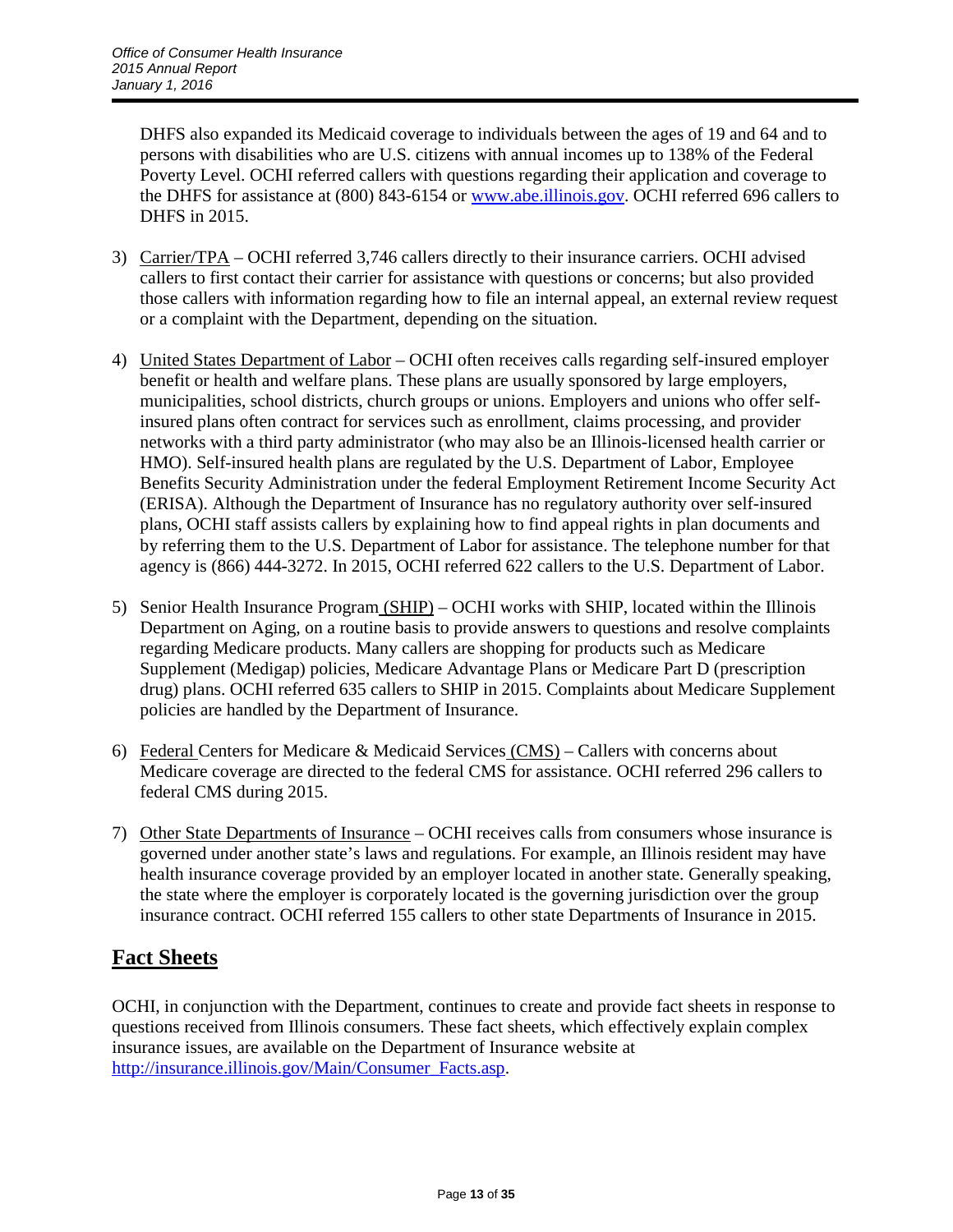# **Section 2 - Helping Consumers Navigate Appeals, Complaints and External Reviews**

# **Appeal Rights**

The Office of Consumer Health Insurance (OCHI) responded to many callers who had concerns regarding the Health Insurance Marketplace. Concerns from callers included:

- a) Marketplace determinations that some or all children of a household were potentially eligible for Public Aid causing the application to be transferred to the DHFS (causing a delay in coverage) although parent's income was over the minimum threshold;
- b) Denials of advance tax credits and/or cost sharing reductions which they believed they should have qualified for;
- c) Miscalculation of advance premium tax credits;
- d) Denials of coverage due to other reasons;
- e) Inability to qualify for Special Enrollment Periods or to get coverage once qualified;
- f) Miscommunication between the carriers and the Marketplace regarding payment of premiums and effectuation of coverage;
- g) Delays receiving insurance id cards and policies;
- h) Misunderstanding, by consumers, of distinct provider networks associated with specific plans, even if offered by the same carrier; and
- i) Plans being discontinued for 2016 causing many consumers to search for new coverage.

OCHI assisted callers with all mentioned problems and many others. OCHI helped consumers file appeals of the Marketplace determinations. OCHI also connected consumers with Marketplace and/or DHFS staff that could assist depending on the situation. OCHI helped consumers file complaints with the Department when a carrier's action or inaction was in question. In circumstances where a person needed medicine or treatment, OCHI acted as liaison and sent expedited inquiries to the Marketplace, DHFS and/or the carrier and then followed up with the consumer to ensure resolution.

OCHI explained Special Enrollment Rights to consumers and explained how they could exercise those rights.

As OCHI continued to assist consumers with problems from the 2015 Open Enrollment period, new challenges arose with the start of the 2016 Open Enrollment period which began on November 1, 2015. Three carriers (Humana Insurance Company, IlliniCare Health Plan, Inc. and Time Insurance Company) discontinued offering coverage on the Marketplace for 2016. Three new carriers entered the Marketplace (Aetna Health, Inc., Celtic Insurance Company and Harken Health Insurance Company). The most notable disruption for 2016 was the decision by Health Care Service Corporation (Blue Cross Blue Shield of Illinois) to discontinue offering its broad provider network on the individual Marketplace for 2016. This decision impacted more than 250,000 covered insureds plus their dependents, causing thousands of Illinois residents to search for coverage options that included their health care providers or to change providers. OCHI assisted those individuals who had questions and concerns about this change in the Marketplace.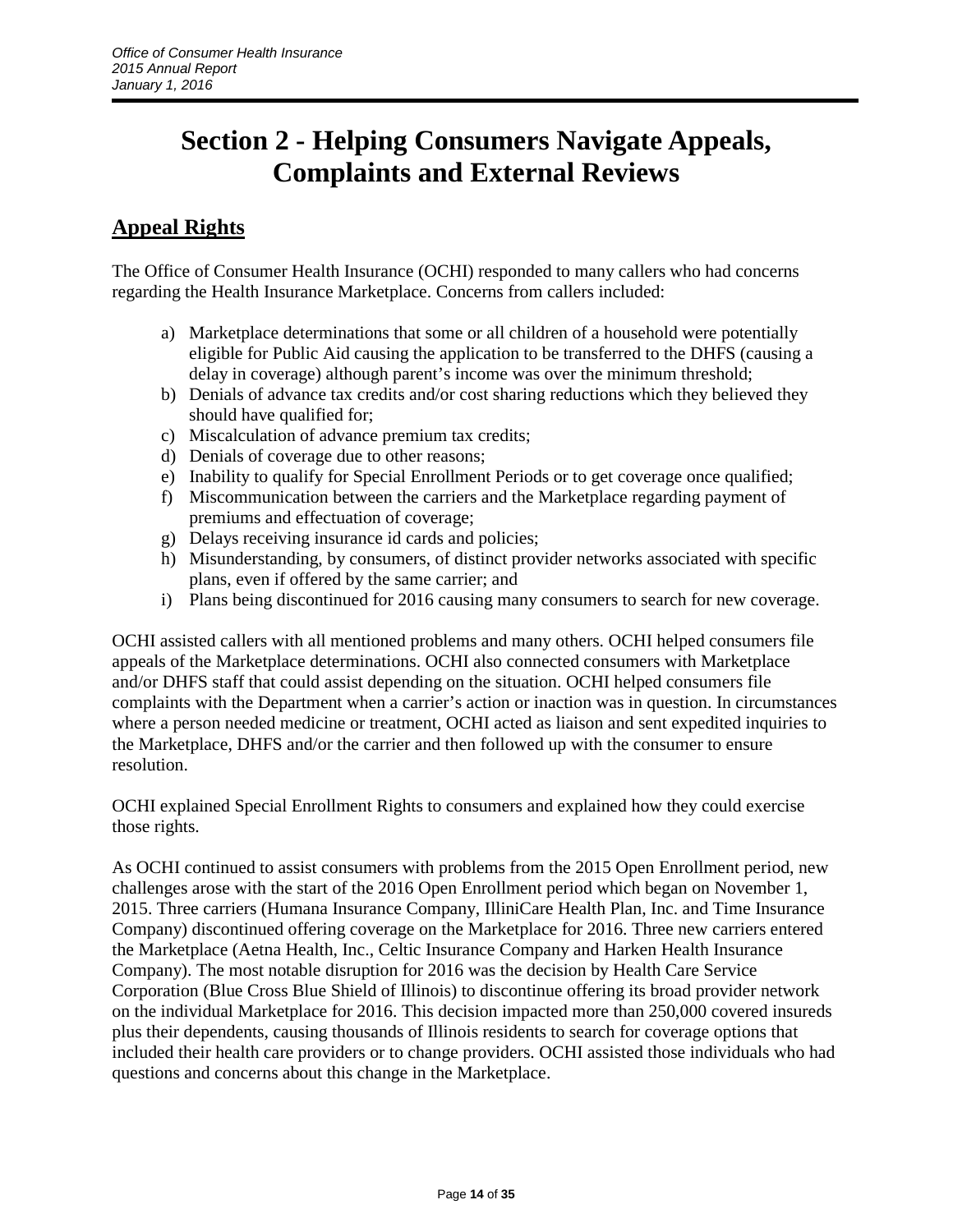# **Internal Appeals**

Under Illinois law, there are two kinds of denials for health claims. An adverse determination relates to claims that involve medical judgment for which a carrier has found a service, supply, drug or procedure not medically necessary and thus not covered by the plan. An adverse determination includes claims, services, supplies, drugs or procedures denied as being experimental/investigational. All other types of denials, delays, unsatisfactory payments, referral issues, and contract disputes are considered administrative determinations.

Health carriers must have internal appeal procedures in place for both administrative and adverse determinations. Consumers, or their authorized representative, may file an internal appeal with the carrier within 180 days after receiving an explanation of benefits (EOB) that is a denial or partial denial of a claim or request for coverage. There may be one or two levels of appeals; however, if there are two levels of appeals, both must be completed within the time frames set within the law. Depending on the type of appeal (pre-service, concurrent service or post-service) the time frames for resolving the appeal vary. Additionally, if the medical condition of the patient is urgent, the time frames are expedited.

For administrative determinations, a consumer may file a complaint with the Department at any time. OCHI explains the internal appeal process to the consumer and also explains the complaint process and provides access to the Department's complaint form.

For adverse determinations, a consumer must first exhaust their internal appeal rights with the carrier. For urgent situations, the consumer may file an expedited internal appeal and/or an expedited external review request. OCHI analysts talk with callers regarding the patient's medical situation and advise callers about the different routes available for filing an appeal. Complaints regarding administrative denials are closely monitored in case external review rights apply so OCHI can guide those consumers through the internal appeal process and then to the external review process without delay.

# **External Reviews**

As indicated earlier, adverse determinations may be handled via the external review process. In addition to medical necessity and investigation/experimental adverse determinations, a consumer may request external review when claims have been denied due to pre-existing conditions limitations and when a policy has been rescinded.

OCHI assisted consumers faced with adverse determinations through internal appeal procedures (mandated by the Managed Care Reform and Patient Rights Act 215 ILCS 134/45) and the external independent review process (mandated by the Health Care External Review Act 215 ILCS 180). Under the External Review Act, the Department receives requests for external review. After eligibility confirmation by the carrier and Department, the Department randomly assigns a registered IRO to review the request.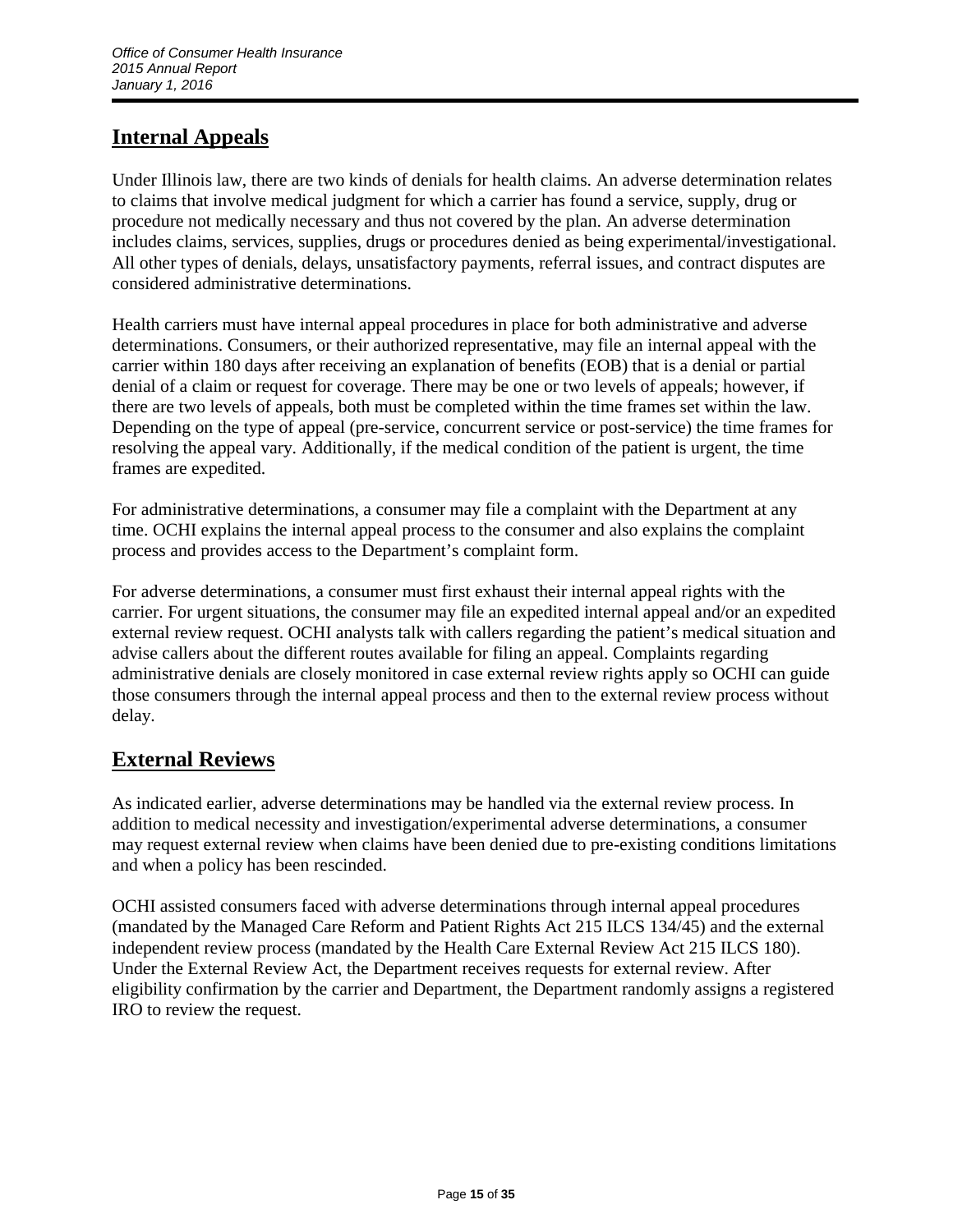In 2015, OCHI staff talked to consumers, health care providers, authorized representatives, insurance carriers, and IROs regarding external review. The number of calls totaled more than 3,500. Among other issues, OCHI staff explained the information needed for the request, the relevant time periods, and the role played by the patient's health care provider. OCHI also directed individuals to the online external review form.

OCHI responded to and closed a total of 1,888 external review requests in 2015, increased from 1,411 in 2014. Approximately 19 requests did not qualify for external review under state law, but qualified under federal law, and OCHI staff provided information to those requestors about how and where to obtain review pursuant to federal law. Others (838) were not eligible for external review for a variety of reasons, including not exhausting internal appeals, and administrative denials which did not fit within the external review criteria. Of the 622 external independent reviews completed in  $2015:$ 

- 232 adverse determinations were overturned:
- 373 adverse determinations were upheld; and
- 17 adverse determinations were partially overturned.

The volume increased from 488 external reviews completed in 2014. In 2015, 146 reviews resulted from services initially denied as experimental/investigational, and 476 were for services denied as not medically necessary. 156 reviews were handled on an expedited basis, and the remaining 466 were handled via standard time-frames.

The 622 completed reviews were conducted for services under the following categories:

- 50 Durable Medical Equipment;
- 6 Emergency Services, including air ambulance;
- 11 Hospital Inpatient Medical;
- 43 Imaging;
- $\bullet$  80 Lab;
- 43 Mental Health;
- 14 Oncology
- 36 Other Services, including skilled nursing care and facilities;
- 183 Prescription Drugs;
- 20 Substance Abuse;
- 102 Surgical;
- 20 Testing; and
- 14 Therapy, including physical therapy.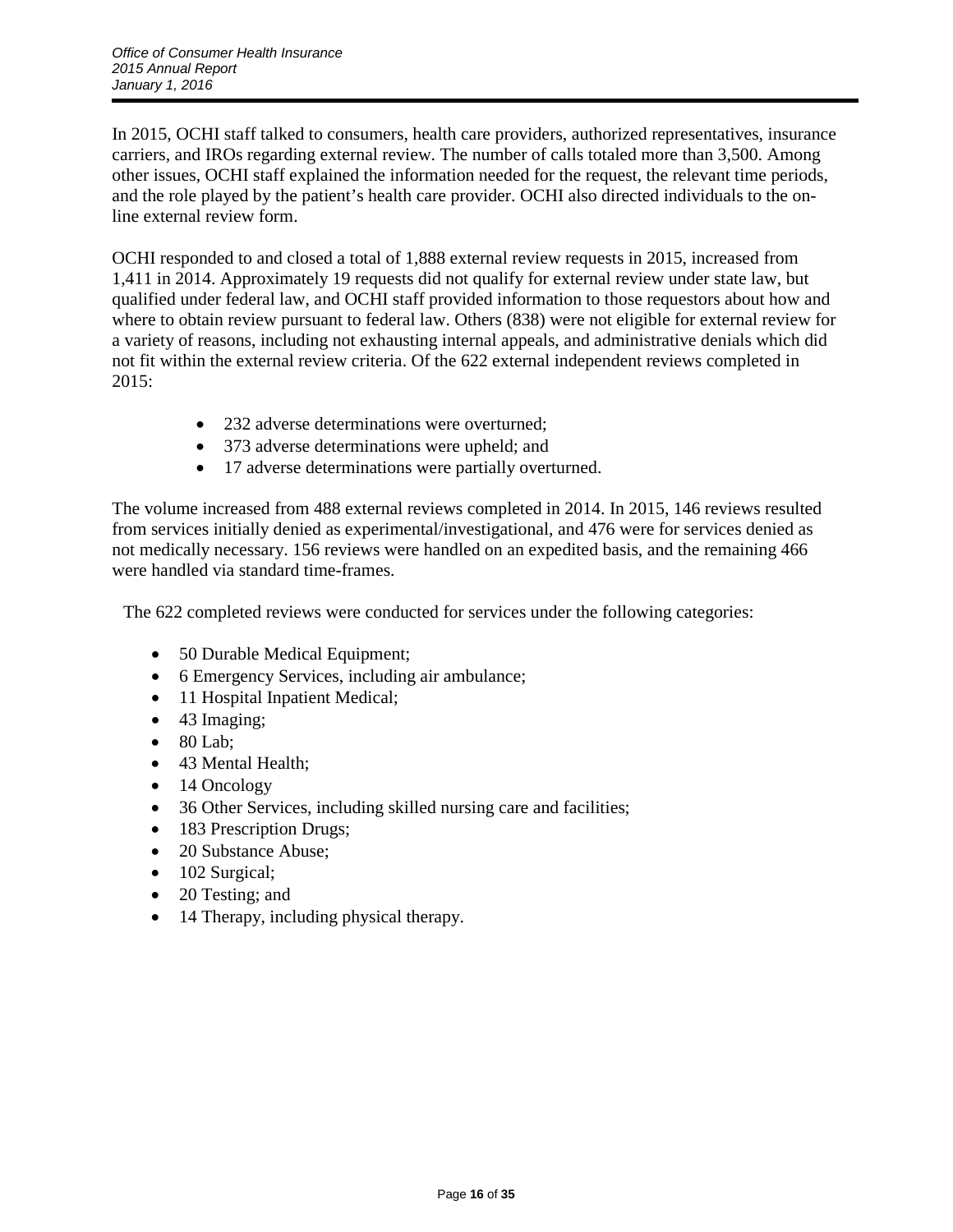# **Complaints**

The Department investigated 10,098 complaints in 2015. Of those, 3,155 (31%) were related to individual and group, accident and health insurance and HMO products.

The following information provides summary statistics of reconciled accident and health and HMO complaints investigated by the Department for 2015, compared to 2014:

| <b>Coverage</b>         | 2015 Complaint | 2014      | % change from prior |
|-------------------------|----------------|-----------|---------------------|
|                         | <b>Count</b>   | Complaint | year                |
|                         |                | Count     |                     |
| Individual Accident &   | 568            | 883       | $-35.7\%$           |
| Health                  |                |           |                     |
| Group Accident & Health | 2,042          | 2,493     | $-18.1%$            |
| <b>HMOs</b>             | 545            | 502       | 8.6%                |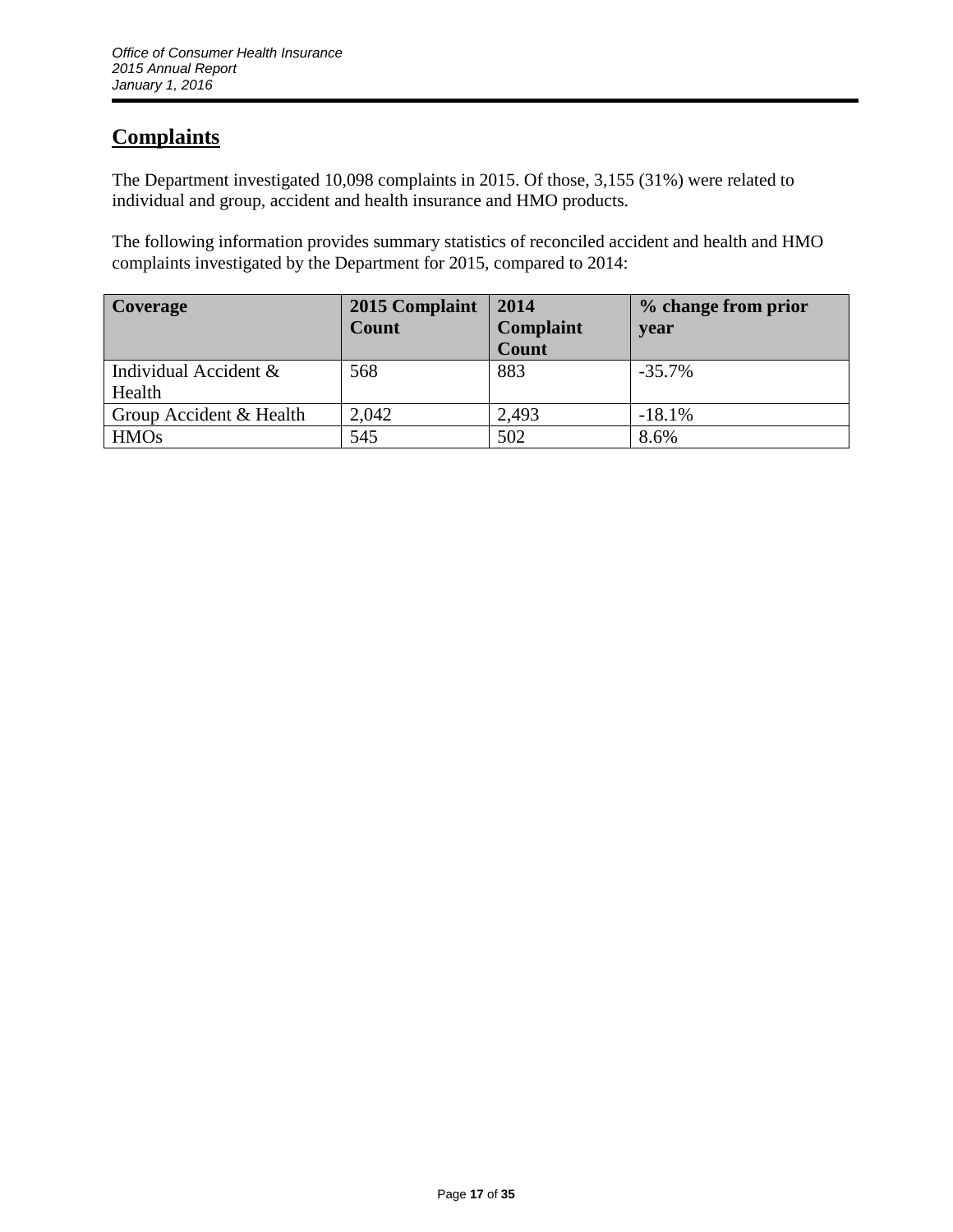# **Section 3 - Additional Services Provided By OCHI**

During the early years of OCHI, the Department established benchmarks for staff to ensure prompt consumer assistance. For example, OCHI staff immediately responds to approximately 90% of incoming calls; OCHI returns more than 99% of all voicemail messages within one hour of receipt; OCHI strives to directly answer the consumer's questions while on the phone or researches the issue of concern and responds to the consumer within 24 hours. OCHI continues to meet all its consumer assistance benchmarks despite the increased volume and complexity of the calls.

In addition to meeting those benchmarks, OCHI staff has taken on additional duties over the past several years.

## 1) Written Inquiries

In 2015, OCHI staff continued to assist the Department's Consumer Services division in reviewing and responding to written inquiries from consumers. Written inquiries consist of correspondence that does not constitute a complaint based on one or more of the following reasons: (i) a letter from a consumer addressed to an insurer with a copy to the Department; (ii) a letter of complaint that does not contain enough information for the Department to begin a formal investigation; (iii) a general question about insurance or insurance law; or (iv) a letter requesting assistance on a matter that is not within the jurisdiction of the Department.

### 2) Complaints

In 2015, OCHI staff assisted the Accident and Health Complaint Unit with written consumer complaints. OCHI staff, time permitting, assisted with complaints that were straight forward and could be closed without delay or further investigation, such as complaints for self-insured plans or for out-of-state policies.

An OCHI analyst is responsible for written complaints that contain potential external review issues. Analysts must handle these complaints in a timely manner to ensure the consumer does not lose external review rights which must be exercised within four months of the date of the adverse determination.

### 3) Writing Fact Sheets

OCHI staff assisted with reviewing and re-writing the numerous Fact Sheets located on the Department's website. The following Fact Sheets were revised in 2015:

- a. Breast Conditions
- b. Contact the Proper Agency
- c. HIPAA Pre-existing conditions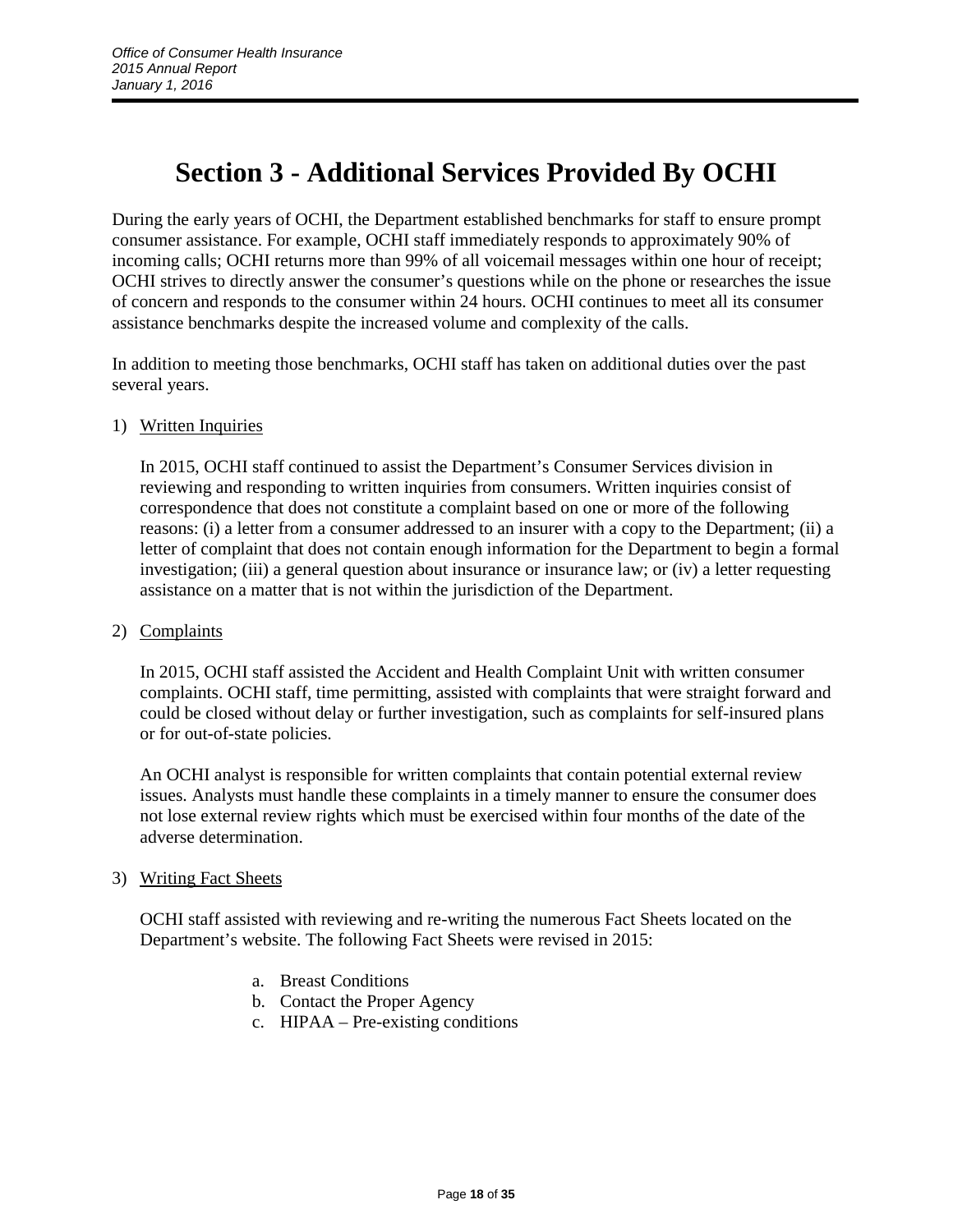## 4) External Reviews

OCHI staff members handle external review requests from consumers and authorized representatives. For most of 2015, four OCHI analysts, including a licensed practical nurse(LPN), handled those reviews. The Department averaged nearly 160 external review requests per month in 2015. These requests are time-sensitive and must be handled immediately if the patient's condition is urgent or within one business day for all other requests. OCHI staff spends hours on the phone with consumers, authorized representatives, and health care providers navigating them through the process. OCHI staff members take turns handling external review requests which require work on the weekends and holidays.

## 5) Emails

OCHI staff members respond to inquiries sent to the Department's general email address. This email address, DOI.InfoDesk@illinois.gov, is posted on the Department's website for consumers to send insurance questions. One OCHI analyst is assigned to provide responses to these emails. In 2015, OCHI staff replied to nearly 250 consumer inquiries sent to the email address.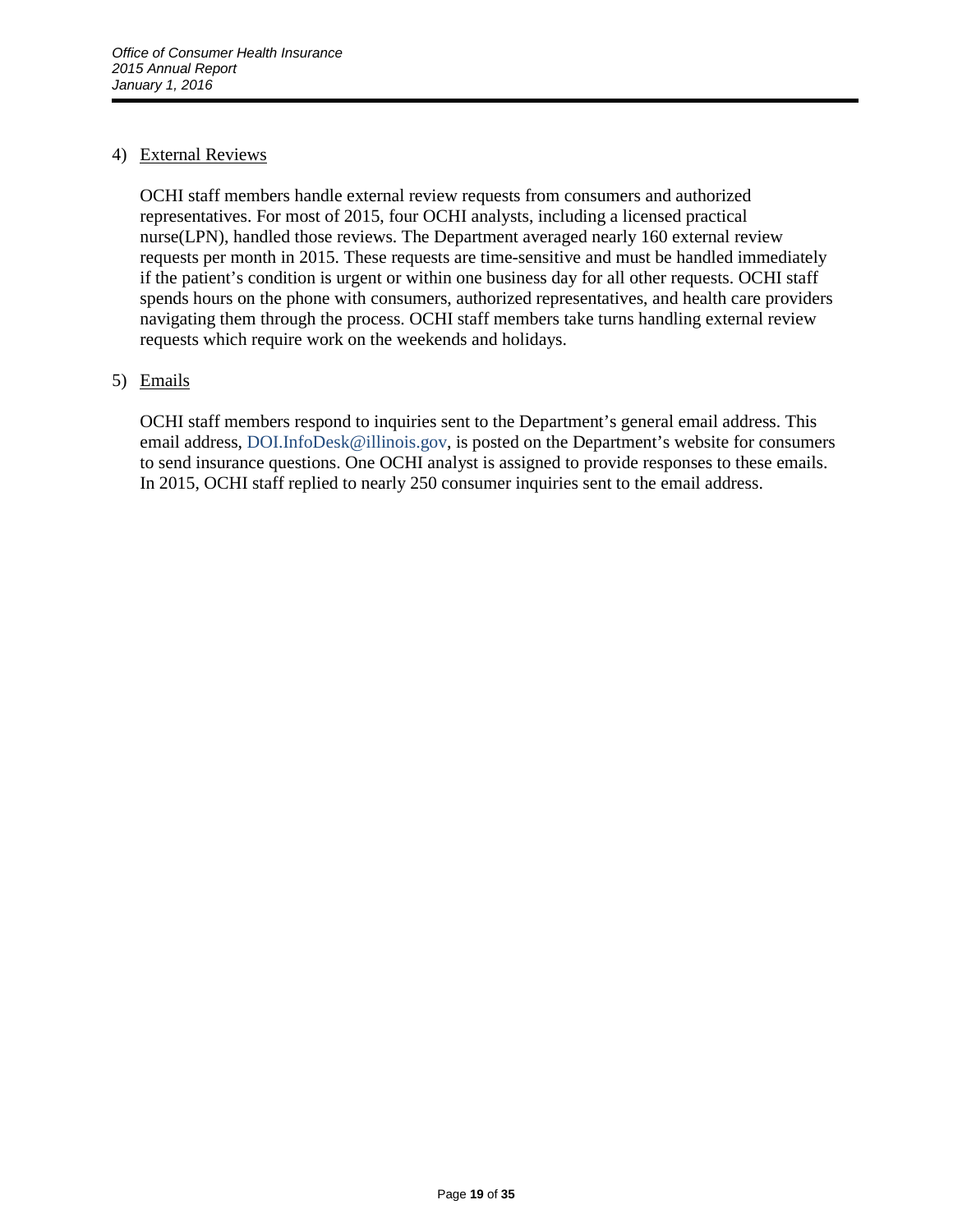# **Section 4 - Expanding Public Awareness of OCHI**

During 2015, OCHI used various methods to expand public knowledge about the services it provides to Illinois consumers.

1) Brochures

In 2015, the Department of Insurance revised the following tri-fold brochures for consumers:

- a) We Are Here For You Reflects the Department's mission and provides important health insurance telephone numbers and websites for state resources.
- b) Uninsured Ombudsman Brochure Provides information for uninsured Illinoisans including websites and telephone numbers for state and federal agencies and programs that provide services to help consumers find qualified health plans. The brochure was recently updated to reflect aspects of Marketplace plans including information on tax credits, discounts on outof-pocket costs, low cost or free health coverage through Medicaid and information on finding Navigators or Assisters and licensed agents who are reliable and available to explain and help explore options for purchasing health care coverage through the Marketplace.
- c) Premium Rate Review Brochures Provides information regarding premiums, medical loss ratios and the rate review process.

All three brochures are available in several languages, including Korean, Polish and Spanish.

The Department also developed an external review brochure to be distributed to consumers and health care providers throughout the state. This brochure is available in English, Spanish and Polish.

2) Fact Sheets

OCHI, in conjunction with the Department, continues to create and provide Fact Sheets in response to questions received from Illinois consumers. These Fact Sheets, which effectively explain complex insurance issues important to consumers, are available on the Department website at the following web address: [\(http://insurance.illinois.gov/Main/Consumer\\_Facts.asp\)](http://insurance.illinois.gov/Main/Consumer_Facts.asp). For callers who are unable to access this information via internet, requested material is mailed.

### 3) Rapid Response Meetings for Dislocated Workers

An OCHI staff representative participated in several Rapid Response Meetings for dislocated workers in 2015. These meetings are scheduled when an employer reports lay-offs or will close a business. More information regarding Rapid Response Meetings can be found in Section 5.

### 4) Job Fairs and Health Fairs

An OCHI staff representative participated in Job Fairs and Transition Center events for dislocated workers at the Mitsubishi Motors North America, Inc. plant in Bloomington, IL, the Greene County Health Fair, and a retirement workshop. More information about these events can be found in Section 5 of this report.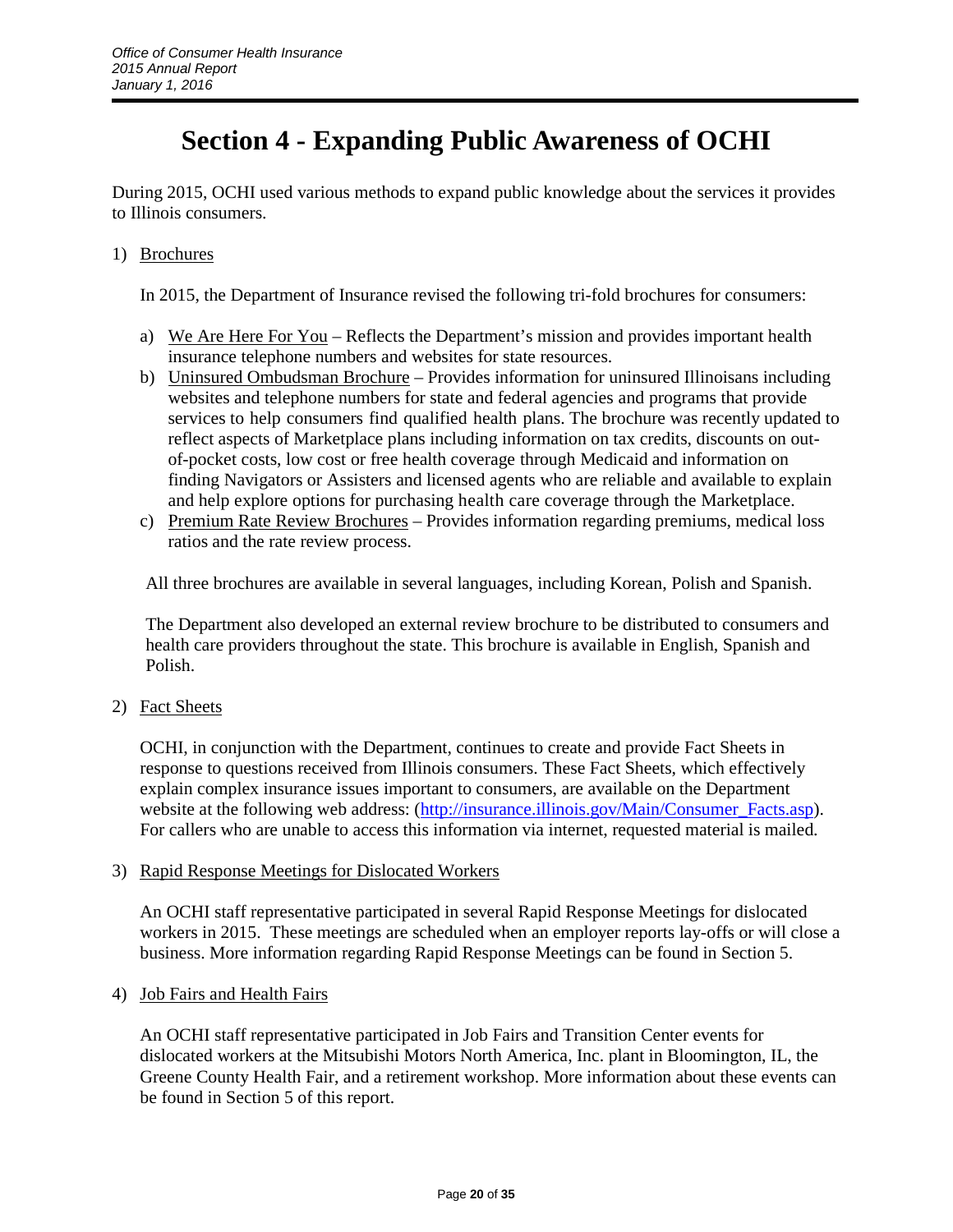# **Section 5 - Uninsured Ombudsman Program**

OCHI established the Uninsured Ombudsman Program (Ombudsman) in 2002 to educate uninsured and underinsured Illinois residents about health insurance options and benefits, including rights guaranteed by state and federal law. The Ombudsman also informs uninsured and underinsured consumers about available resources for low-cost or subsidized medical services. As in previous years, calls came from the uninsured, concerned advocates, organizations providing assistance to the uninsured, other state agencies, legislators, insurance agents, and families. Since its inception, the Ombudsman staff has continued to work with various state and local agencies to locate resources that provide medical services to the uninsured and underinsured populations.

In 2015, OCHI staff continued to receive calls from consumers regarding the entire spectrum of health coverage issues, often concerning specific diseases or conditions and the related financial burdens faced by those who are uninsured or underinsured. To provide answers to consumer questions, the Department trains OCHI staff on the relevant sections of the Illinois Insurance Code and the Illinois Administrative Code. General familiarity with certain federal laws and regulations (e.g., ERISA and COBRA (Consolidated Omnibus Budget Reconciliation Act – continuation of coverage)) is also required. Given the unique coverage questions and challenges faced by consumers, particularly relating to disease specific mandates, OCHI staff used additional resources, including the internet, as well as information from other state and local agencies (e.g., state and local public health departments), to provide clear and helpful answers. In many cases, OCHI directs uninsured and underinsured consumers to providers of low-cost or subsidized medical services.

# **2015 Rapid Response Workshops for Dislocated Workers**

As in previous years, Ombudsman staff actively participated on the Rapid Response Team for Dislocated Workers. At meetings, team members from various agencies answered questions and provided the most current information about local resources and services for dislocated workers. The Ombudsman staff provided critical information about continuation rights available through the former employer's group health insurance; and information regarding special enrollment rights under HIPAA which allows dislocated workers to enroll on a spouse's employer group health plan.

The Rapid Response Team distributed OCHI folders which include the Ombudsman brochures along with other documents to help consumers through the period of transition after job loss. The Rapid Response Team attended the following workshops and outreach events in 2015: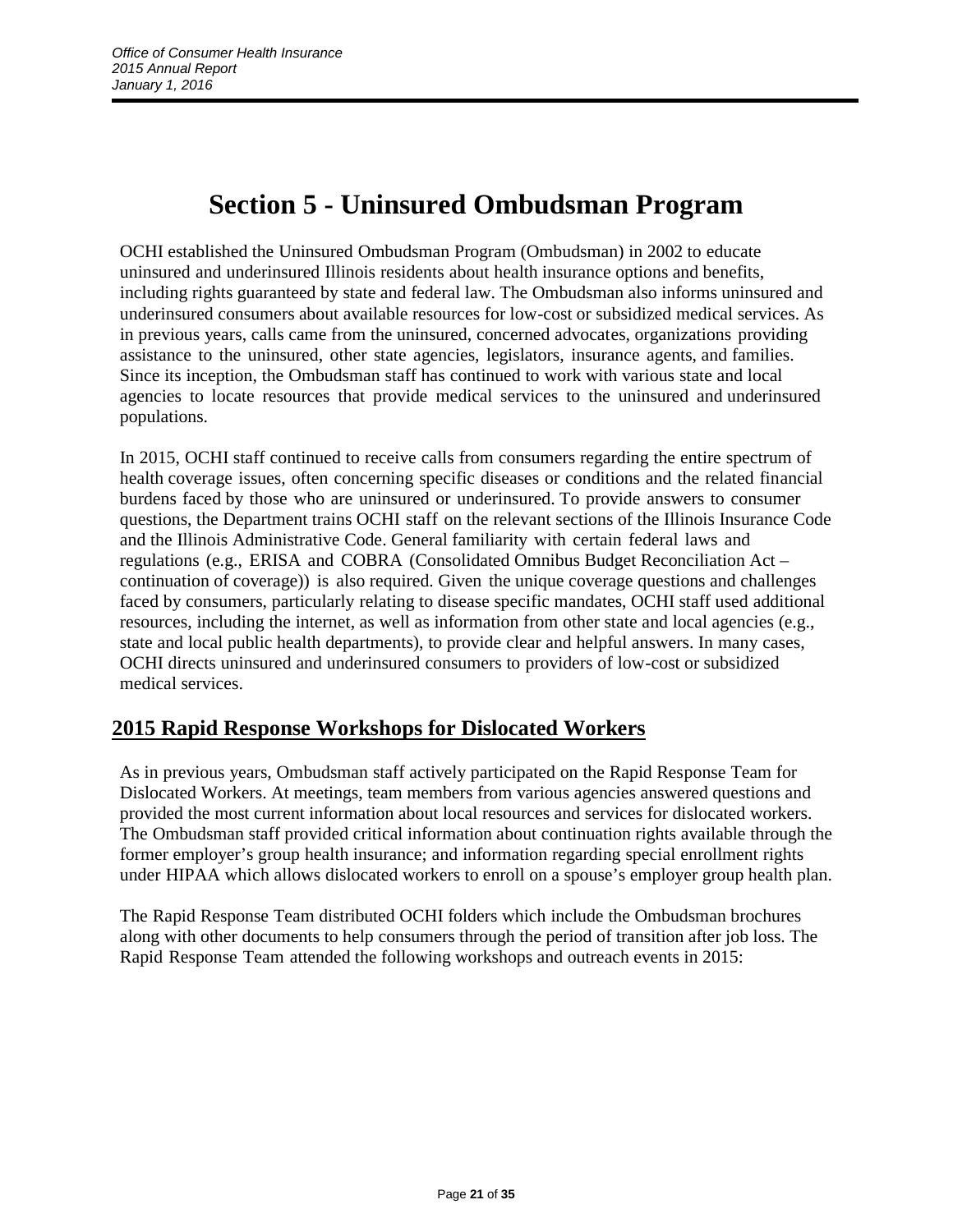| <b>Outreach Event</b>                                                                            | Location           |
|--------------------------------------------------------------------------------------------------|--------------------|
| LRU Seminar for Legislators District Office Staff                                                | Springfield        |
| Greene County Health Fair                                                                        | Carrolton          |
| Job Fair Mitsubishi Motors North America, Inc.                                                   | <b>Bloomington</b> |
| <b>Job Fair Workforce Investment</b>                                                             | Decatur            |
| Naperville Retirement Workshop                                                                   | Naperville         |
| <b>Richland Community College Health Fair</b>                                                    | Decatur            |
| Transition Center for Mitsubishi Motors North America,<br>Inc. (2 events) for Dislocated Workers | Bloomington        |
| TAA Trade Workshop for Mitsubishi Motors North<br>America, Inc. Dislocated Workers               | Bloomington        |
| Onsite Preparation for Layoff Vuteq USA, Inc.                                                    | Normal             |

| <b>Rapid Response Meetings -</b><br><b>Employer</b> | <b>Workshop Location</b> | <b>Number of Employees</b><br><b>Impacted</b> |
|-----------------------------------------------------|--------------------------|-----------------------------------------------|
| American Coal                                       | Harrisburg (5 events)    | 452                                           |
| Auto Warehousing Co                                 | Normal                   | 35                                            |
| <b>Bloomington Seating Co</b>                       | Normal                   | 84                                            |
| Caterpillar                                         | Decatur (3 events)       | 250                                           |
| Caterpillar                                         | Peoria                   | 150                                           |
| <b>Country Financial</b>                            | <b>Bloomington</b>       | 50                                            |
| <b>Cub Foods</b>                                    | Bloomington              | 75                                            |
| Eagle River                                         | Harrisburg               | 19                                            |
| Mitsubishi Motors North<br>America, Inc.            | Normal (9 events)        | 1235                                          |
| <b>MPW</b> Industrial Services                      | Bloomington (2 events)   | 28                                            |
| Nutrition                                           | Marion                   | 66                                            |
| Olin Winchester                                     | Alton (2 events)         | 60                                            |
| <b>Rex Energy</b>                                   | Lawrenceville            | 13                                            |
| <b>Richland Manufacturing</b>                       | Olney                    | 34                                            |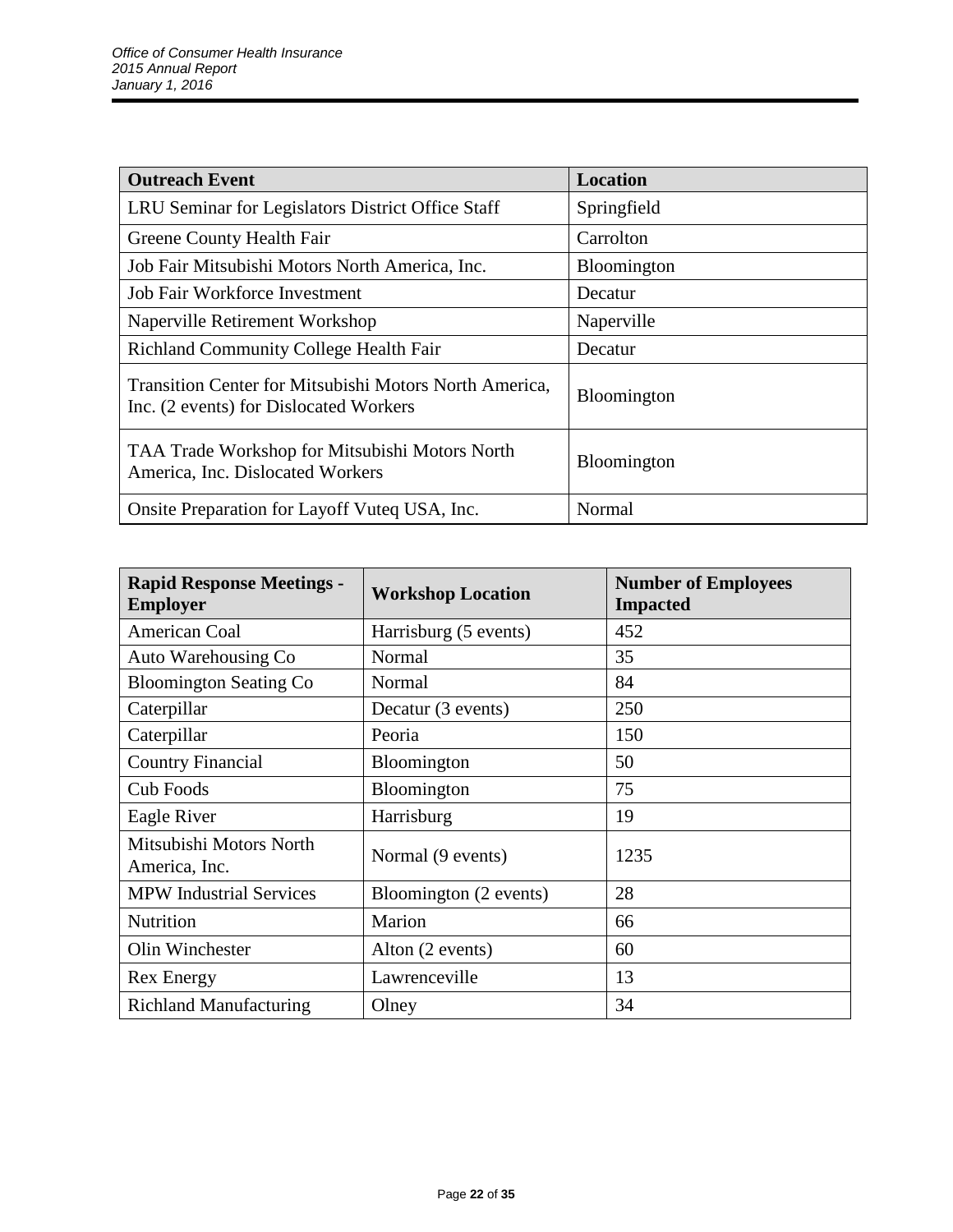# **Section 6 - Market Status, Trends and Recommendations**

# **Market Status**

# 1) Discontinued Products

The Illinois Health Insurance Portability and Accountability Act (HIPAA) of 1997 (P.A. 90- 0030) requires that health insurance companies seeking to discontinue the sale of all health insurance products in the individual, small employer, and large employer markets provide proper notification to the Department and their insureds. The law also requires carriers to provide notice of a uniform modification to any policy, when identical changes are made to all policies of a certain type. Frequently, consumers who receive a discontinuance or modification notice contact OCHI for guidance.

| Company                                                               | <b>Action</b>                                                             | # Impacted                                                                                                                       | <b>Effective Date</b> |
|-----------------------------------------------------------------------|---------------------------------------------------------------------------|----------------------------------------------------------------------------------------------------------------------------------|-----------------------|
| <b>State Farm Mutual</b><br>Automobile Insurance<br>Company           | Discontinuance of<br>individual hospital/surgical<br>plans                | 149 policies, 167<br>covered lives                                                                                               | 12/31/2015            |
| <b>Health Care Service</b><br>Corp. (Blue Cross<br>Blue Shield of IL) | Discontinuance of state<br>wide PPO network plans<br>for individual plans | $250,329$ insureds<br>plus dependents                                                                                            | 12/31/2015            |
| Dentegra Insurance<br>Company                                         | Uniform Termination -<br><b>Small Group Dental</b>                        | $\overline{0}$                                                                                                                   | 12/31/2015            |
| Dentegra Insurance<br>Company                                         | <b>Uniform Termination</b><br><b>Individual Dental</b>                    | 30 covered lives                                                                                                                 | 12/31/2015            |
| <b>United Healthcare</b><br><b>Insurance Company</b>                  | <b>Individual Medicare</b><br>Supplement withdrawal                       | uncertain                                                                                                                        | 5/1/2015              |
| <b>Standard Security Life</b><br><b>Insurance Company</b>             | <b>Individual Medicare</b><br>Supplement withdrawal                       | Product never sold                                                                                                               | 3/1/2015              |
| <b>United Healthcare</b><br><b>Insurance Company</b>                  | Uniform Modification -<br><b>Individual PPO</b>                           | 1,218 covered<br>lives                                                                                                           | 12/31/2015            |
| Aetna Life Insurance<br>Company                                       | Uniform Modification -<br><b>Individual PPO</b>                           | 2,296 covered<br>lives                                                                                                           | 12/31/2015            |
| Coventry Health &<br>Life Insurance<br>Company                        | Uniform Modification -<br><b>Individual PPO</b>                           | ON Marketplace:<br>3270 Subscribers,<br>4290 Covered lives<br><b>OFF Marketplace:</b><br>1279 Subscribers,<br>1924 Covered Lives | 12/31/2015            |

Activity in 2015 included the following: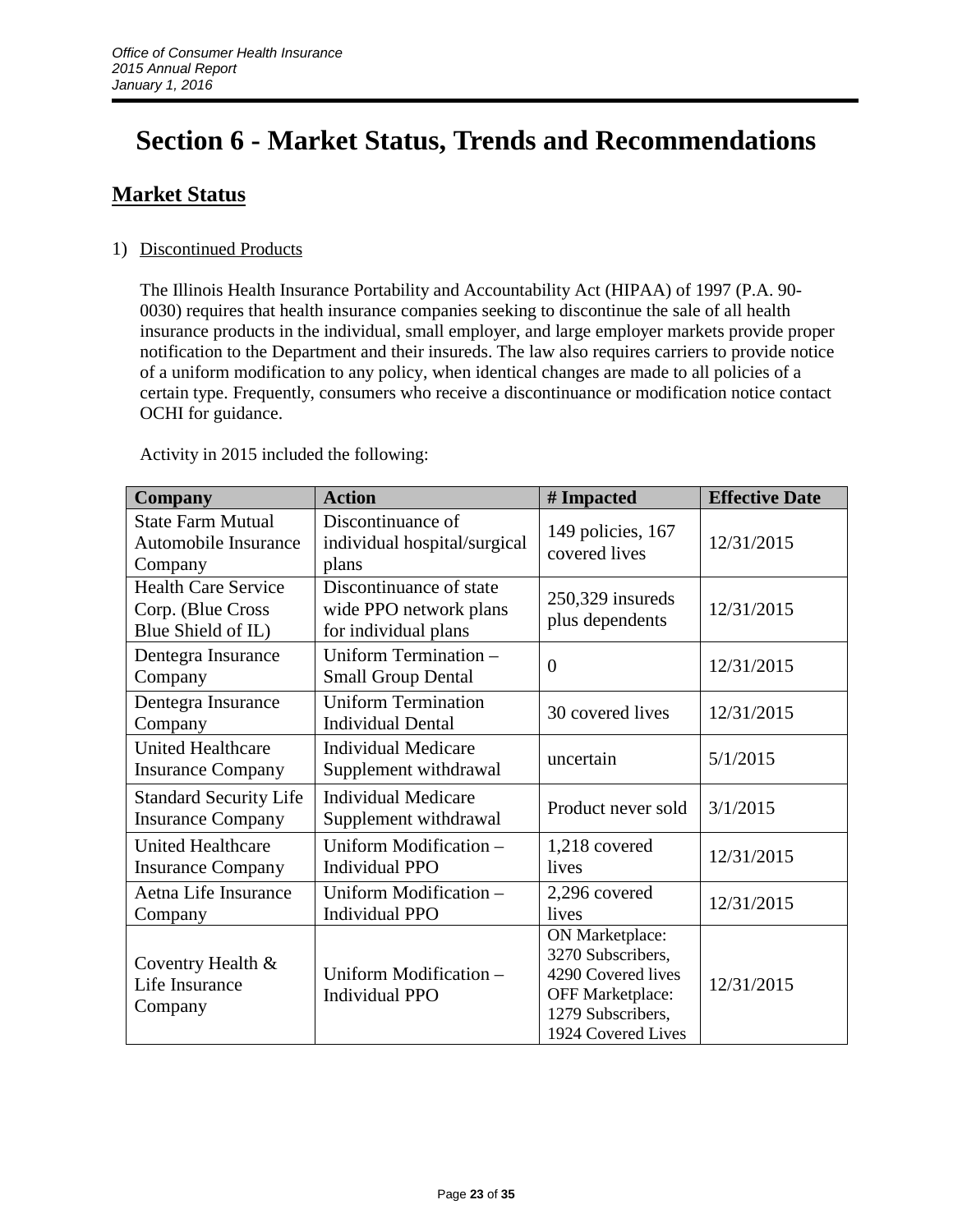| <b>Coventry Health Care</b><br>of Illinois, Inc.                                                                      | Uniform Modification -<br><b>Individual PPO</b>                | ON-Marketplace:<br>6606 subscribers,<br>8964 covered lives<br><b>OFF Marketplace:</b><br>2091 subscribers,<br>3149 covered lives | 12/31/2015 |
|-----------------------------------------------------------------------------------------------------------------------|----------------------------------------------------------------|----------------------------------------------------------------------------------------------------------------------------------|------------|
| Humana Insurance<br>Company                                                                                           | Uniform Modification -<br><b>Small Group PPO</b>               | 345 groups,<br>3,446 members                                                                                                     | 12/31/2015 |
| Humana Health Plan<br>Inc.                                                                                            | Uniform Modification -<br>Individual HMO                       | 1,122 members                                                                                                                    | 12/31/2015 |
| Humana Insurance<br>Company                                                                                           | Uniform Modification -<br><b>Individual PPO</b>                | 2,247 members                                                                                                                    | 12/31/2015 |
| <b>Health Care Service</b><br>Corp. (Blue Cross<br>Blue Shield of IL)                                                 | Uniform Modification -<br>Large Group PPO<br>Non-Grandfathered | 284,419 covered<br>lives                                                                                                         | 12/31/2015 |
| <b>Health Care Service</b><br>Corp. (Blue Cross<br>Blue Shield of IL)                                                 | Uniform Modification -<br>Large Group PPO<br>Non-Grandfathered | 82,704 covered<br>lives                                                                                                          | 12/31/2015 |
| <b>United Healthcare</b><br>Insurance Company,<br><b>United Healthcare</b><br>Insurance Company of<br><b>Illinois</b> | Uniform Modification -<br>Large Group Major<br>Medical         | 100,341 covered<br>lives                                                                                                         | 12/31/2015 |
| <b>United Healthcare</b><br>Insurance Company,<br><b>United Healthcare</b><br>Insurance Company of<br>Illinois        | Uniform Modification -<br><b>Small Group Major</b><br>Medical  | 15,426 covered<br>lives                                                                                                          | 12/31/2015 |
| United Healthcare of<br>Illinois, Inc.                                                                                | Uniform Modification -<br><b>Small Group HMO</b>               | 897 covered Lives                                                                                                                | 12/31/2015 |
| Humana Insurance<br>Company                                                                                           | Uniform Modification -<br>Large Group PPO                      | 27 groups<br>1,808 members                                                                                                       | 12/31/2015 |
| <b>Health Care Service</b><br>Corp. (Blue Cross<br>Blue Shield of IL)                                                 | Uniform Modification -<br><b>Small Group HMO</b>               | 87,697 insureds,<br>plus dependents                                                                                              | 12/31/2015 |
| <b>Health Care Service</b><br>Corp. (Blue Cross<br>Blue Shield of IL)                                                 | Uniform Modification -<br><b>Small Group HMO</b>               | 3,521 insureds,<br>plus dependents                                                                                               | 12/31/2015 |
| Humana Health Plan,<br>Inc.                                                                                           | Uniform Modification -<br><b>Small Group HMO</b>               | 345 groups<br>3,446 insureds,<br>plus dependents                                                                                 | 12/31/2015 |
| <b>Health Care Service</b><br>Corp. (Blue Cross<br>Blue Shield of IL)                                                 | Uniform Modification -<br>Large Group HMO                      | 82,704 insureds<br>plus dependents                                                                                               | 12/31/2015 |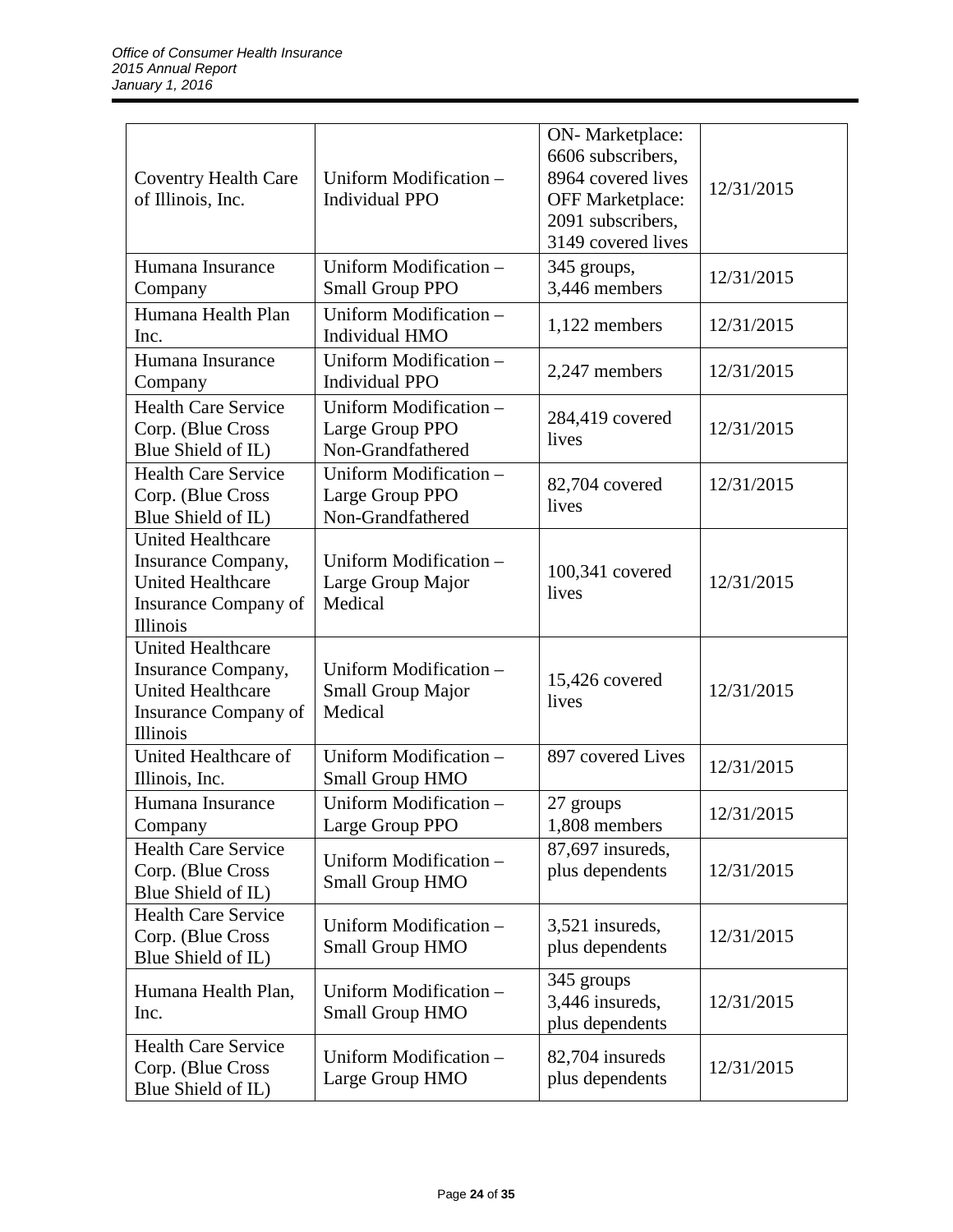# 2) Transitional Plans

The federal government used its regulatory discretion to allow a number of health plans that did not meet the ACA requirements in the individual and small group markets. The Department, on November 25, 2013, initially announced that Illinois would allow transitional or "grandmothered" plans if carriers wanted to keep them. Several carriers opted to continue those policies for their customers. In 2015, the federal Department of Health & Human Services announced an extension allowing State authorities and health insurance issuers to continue transitional policies through December 31, 2017. Illinois decided to allow this option for health insurance issuers and their insureds. Information regarding the Illinois determination is located at [http://insurance.illinois.gov/cb/2015/CB2015-06.pdf.](http://insurance.illinois.gov/cb/2015/CB2015-06.pdf)

## 3) Qualified Health Plans (QHPs)on the Marketplace

All Marketplace coverage is provided by QHPs. To be a QHP, plans must meet a number of requirements, including offering Essential Health Benefits and meeting network adequacy requirements.

For 2015 coverage, there was a choice of small group and individual plans in all counties, with at least 56 plans available in all counties. There were Gold, Silver, Bronze and Catastrophic plans available in all counties. There were 17 individual plans and 13 small group plans available statewide. Detailed information regarding the QHPs for 2015 can be found at [http://insurance.illinois.gov/HealthInsurance/IllinoisRateAndPlanAnalysis2015.pdf](http://insurance.illinois.gov/HealthInsurance/IllinoisRateAndPlanAnalysis2015.pdf.)

For plan year 2015, ten companies offered QHPs through the Illinois Marketplace:

- Coventry Health and Life Insurance Company
- Coventry Health Care of Illinois, Inc.
- Health Alliance Medical Plans, Inc.
- Health Care Service Corporation (Blue Cross Blue Shield of Illinois)
- Humana Health Plan, Inc.
- Humana Insurance Company
- IlliniCare Health Plan, Inc.\*
- Land of Lincoln Mutual Health Insurance Company
- Time Insurance Company\*
- United Healthcare of the Midwest, Inc.\*

\*New to Marketplace in 2015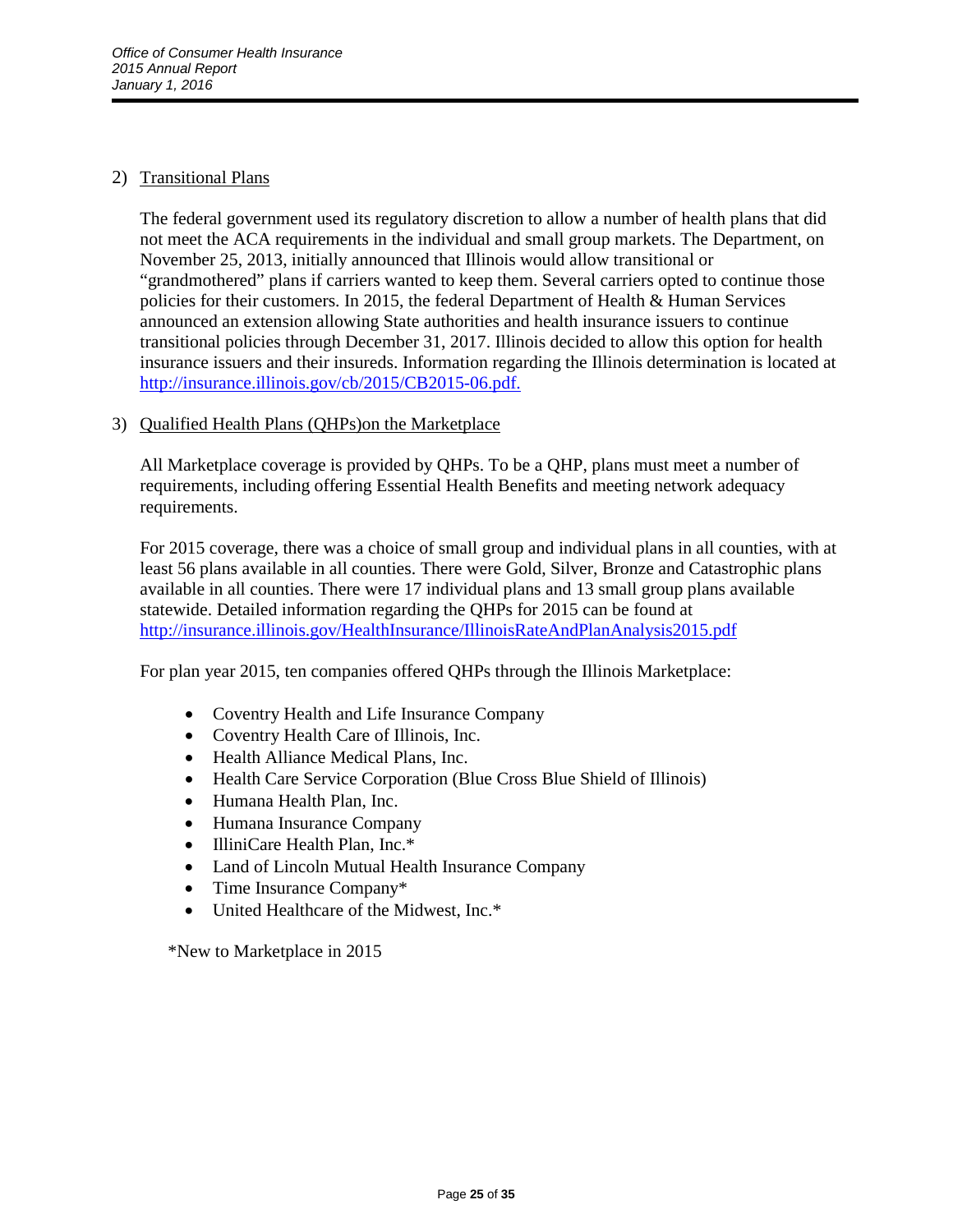During spring 2015, carriers submitted QHPs to the Department for plan year 2016. At the beginning of plan year 2016 open enrollment (November 1, 2015), ten carriers offered QHPs on the individual Marketplace:

- Aetna Health, Inc.
- Celtic Insurance Company
- Coventry Health Care of Illinois, Inc.
- Coventry Health & Life Insurance Company
- Harken Health Insurance Company
- Health Alliance Medical Plans, Inc.
- Health Care Service Corporation (Blue Cross Blue Shield of Illinois)
- Humana Health Plan, Inc.
- Land of Lincoln Mutual Health Insurance Company
- United Healthcare of the Midwest, Inc.

Aetna Life Insurance Company, Humana Insurance Company, IlliniCare Health Plan, Inc. and Time Insurance Company dropped from the Marketplace for 2016. New carriers for 2016 were Aetna Health, Inc., Celtic Insurance Company and Harken Health Insurance Company.

There are 480 plan offerings in Illinois for 2016 Marketplace coverage. Residents in all counties have a minimum of 37 plan choices in the Individual Marketplace. All counties have Gold, Silver, Bronze and Catastrophic plans available; however, there are no Platinum plans offered.

Three carriers offered coverage on the Small Group Marketplace for 2016:

- Health Alliance Medical Plan, Inc.
- Health Care Service Corporation (Blue Cross Blue Shield of Illinois)
- Land of Lincoln Mutual Health Insurance Company

### Qualified Health Plans – Dental

Pediatric dental services are an Essential Health Benefit under the ACA and must be provided either as part of the health plan, or as a stand-alone dental plan.

During 2015, the following QHPs offered stand-alone dental coverage on the individual Marketplace:

- a. Best Life & Health Insurance Company
- b. Health Care Service Corporation (Blue Cross Blue Shield of Illinois)
- c. Delta Dental of Illinois
- d. Dentegra Insurance Company
- e. First Commonwealth Insurance Company
- f. Humana Insurance Company.
- g. The Guardian Life Insurance Company of America
- h. Metropolitan Life Insurance Company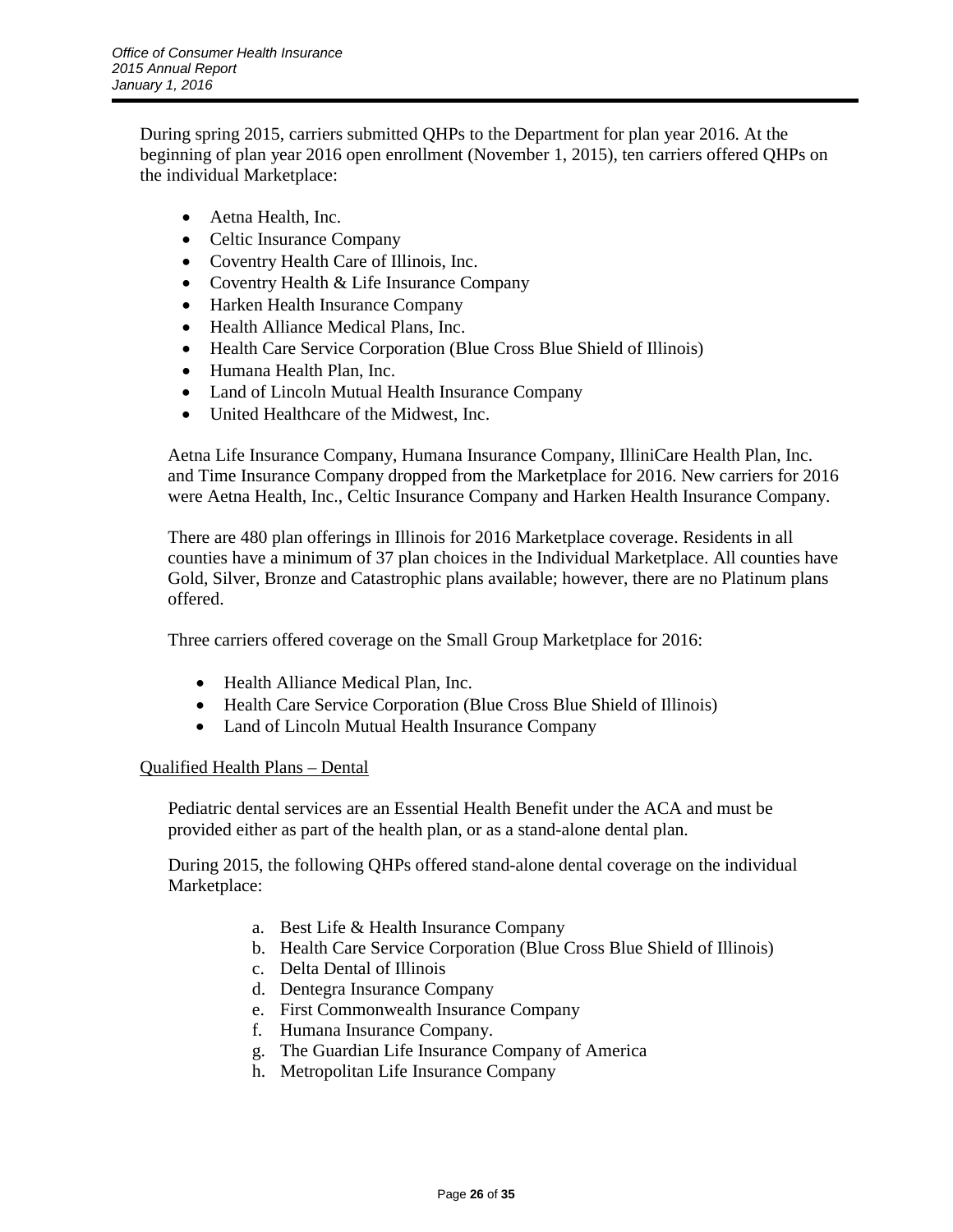During 2015, the following QHPs offered dental coverage on the SHOP Marketplace:

- a. Best Life & Health Insurance Company
- b. Dentegra Insurance Company
- c. First Commonwealth Insurance Company
- d. The Guardian Life Insurance Company of America
- e. Metropolitan Life Insurance Company

The following QHPs offered stand-alone dental coverage on the individual Marketplace for 2016:

- a. Best Life & Health Insurance Company
- b. Health Care Service Corporation (Blue Cross Blue Shield of Illinois)
- c. Delta Dental of Illinois
- d. Dentegra Insurance Company
- e. DSM USA Insurance Company, Inc.
- f. First Commonwealth Insurance Company
- g. Humana Insurance Company
- h. The Guardian Life Insurance Company
- i. Metropolitan Life Insurance Company

The following QHPs offered stand-alone dental coverage on the SHOP Marketplace for 2016:

- a. Dentegra Insurance Company
- b. DSM USA Insurance Company, Inc.
- c. First Commonwealth Insurance Company
- d. Metropolitan Life Insurance Company
- e. The Guardian Life Insurance Company

Some plans offer adult dental coverage in addition to the required pediatric coverage.

4) Grandfathered Plans

Plans in existence on March 23, 2010 (effective date of the ACA) are referred to as grandfathered plans. These plans may remain in effect without meeting the minimal essential benefit requirements as long as there are no substantial changes to benefits, cost sharing, employer contributions or annual limits. Grandfathered plans are impacted by some portions of the ACA such as prohibition of lifetime limits; prohibition on rescission except for fraud; coverage of dependents until age 26; and appeal and external review rights. OCHI received many calls regarding grandfathered plans and questions regarding applicability of the various federal and state laws to those plans.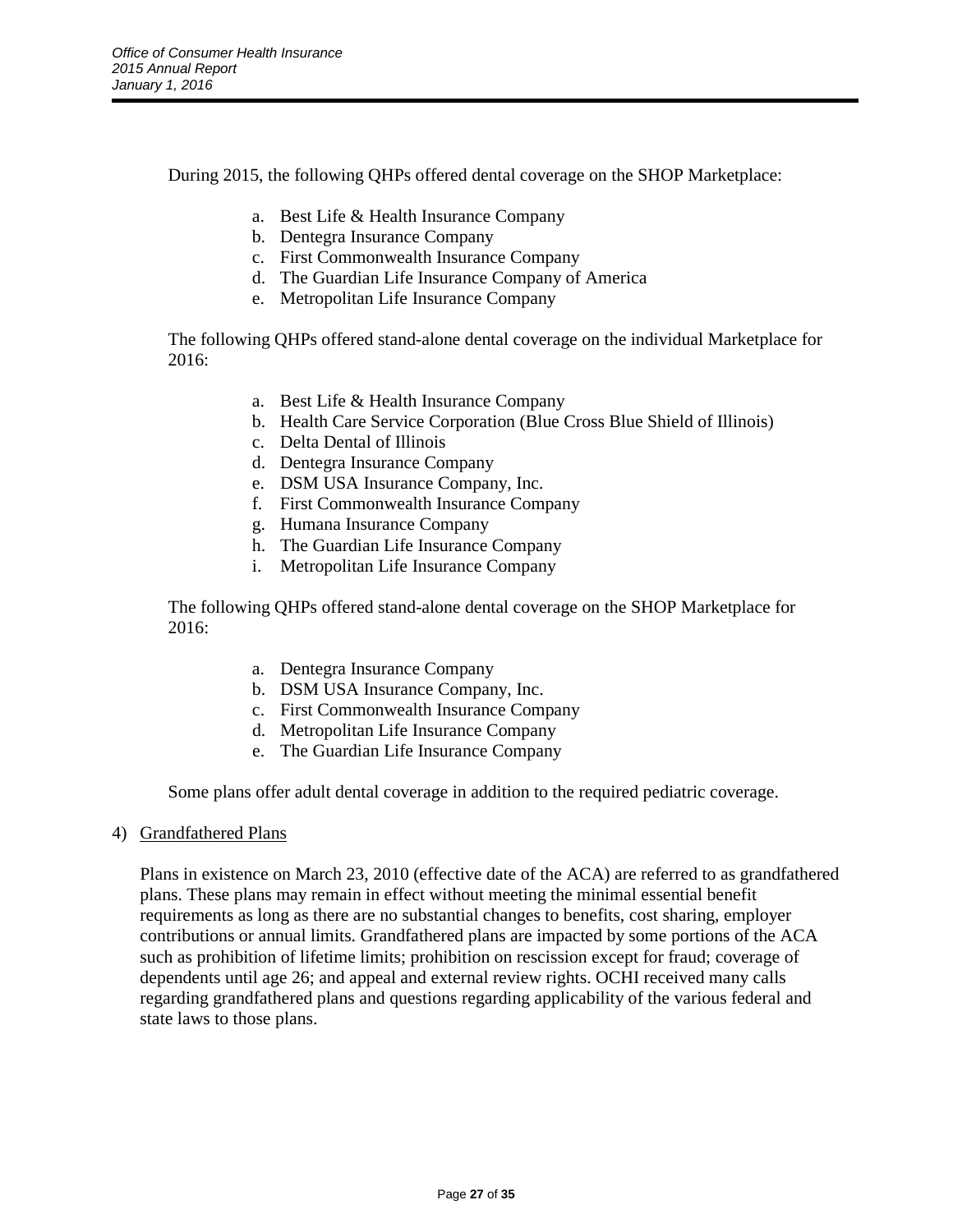# 5) Large Employer Groups

For 2015 and after, under the ACA, large employer groups (50 or more full-time employees) are subject to the Employer Shared Responsibility provisions under section 4980H of the IRS Code, as added by the ACA, if they do not offer affordable health coverage that provides a minimum level of coverage to their full-time employees and their dependents, and if at least one of its fulltime employees receives a premium tax credit for purchasing individual coverage on the Marketplace. For 2015, the IRS offered transition relief for employers who experienced specific situations. The eight forms of transition relief for 2015 are described briefly at [https://www.irs.gov/affordable-care-act/employers/transition-relief.](https://www.irs.gov/affordable-care-act/employers/transition-relief)

Employer sponsored coverage remains the largest segment of the health insurance marketplace, with a large portion being self-insured. OCHI continues to assist consumers who have questions and concerns regarding their employer-based coverage. Some of the ACA protections extend to this market including prohibition of limits on annual benefits, prohibition of lifetime benefits, prohibition on pre-existing conditions, coverage of dependents until age 26, coverage of preventive care, and appeal and external review rights. Various provisions apply to the selfinsured employer groups depending on whether they are grandfathered or not.

### 6) Small Employer Groups

Small employer groups were eligible to purchase coverage on the SHOP Marketplace beginning October 1, 2013 for coverage beginning January 1, 2014. Small employers, if they choose to purchase coverage for employees, must buy a plan that covers Essential Health Benefits. Small employers may be eligible for a tax credit if they provide coverage for employees.

For 2015, SHOP was to provide "employee choice" which would give the employer the opportunity to allow employees to choose any health plan at the actuarial value or "metal" level selected by the employer. In May 2014, the federal Department of Health and Human Services published a final rule within which it provided states with additional flexibility by allowing State Insurance Commissioners to request that the SHOP in their state not implement employee choice in 2015. Illinois requested that employee choice not be implemented in 2015.

### 7) Other Health Coverage

There are many other types of plans still being marketed, including Medicare Supplement policies, Medicare Advantage products, Medicare Part D products, disability income insurance, long-term care insurance, specified disease coverage such as cancer coverage, fixed indemnity policies, short-term health policies, accident-only policies, and credit policies. Many of these plans are supplemental to other coverage and are not considered minimum essential coverage under the ACA. They are considered excepted benefits under the ACA. Others, such as disability coverage and long-term care coverage are policies that consumers buy to fit a different need in the market. These products are still prevalent on the market and have a niche. OCHI continues to assist consumers who have questions, concerns and complaints with these products.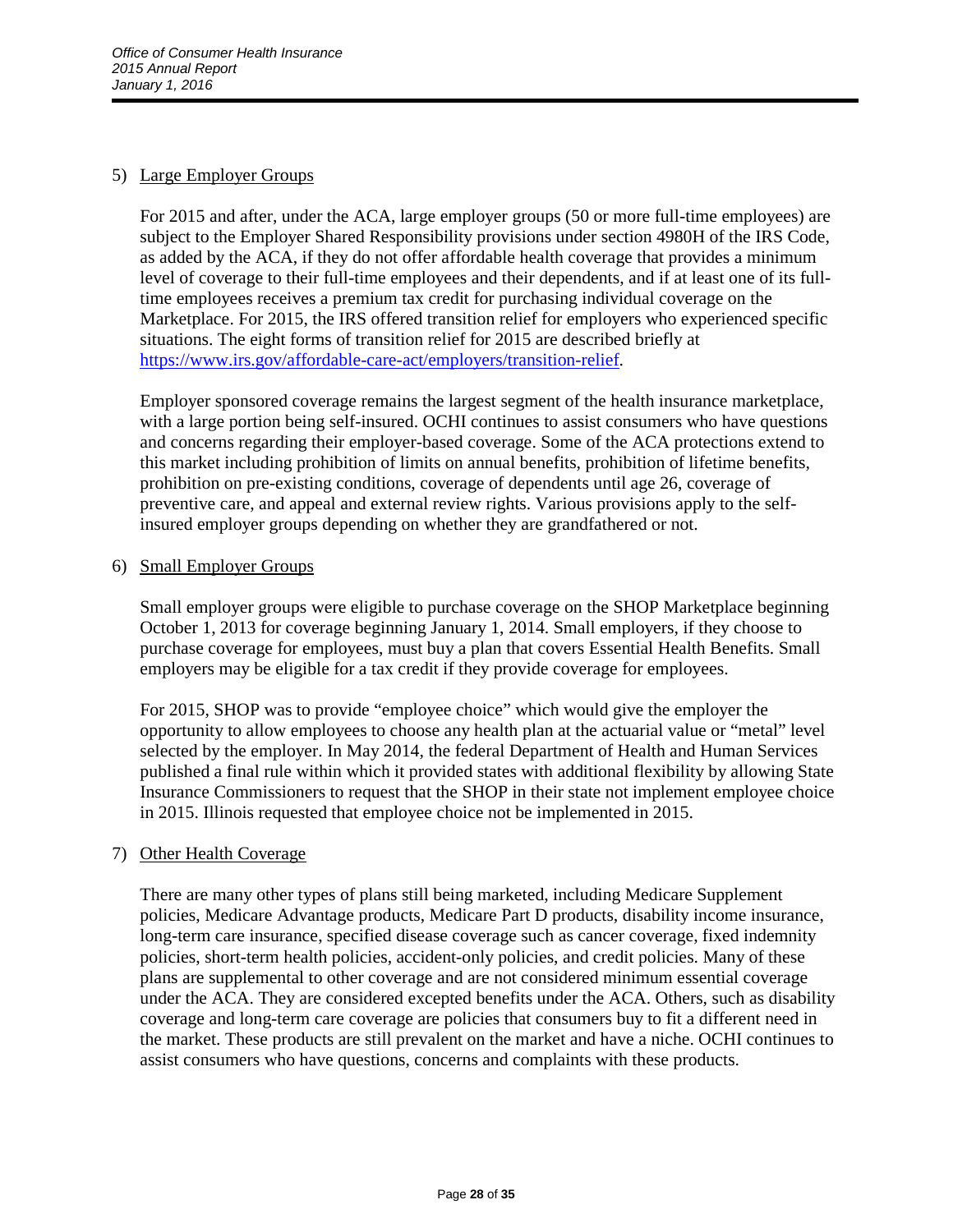## **Trends and Recommendations**

#### 1) Disability Claims Denied

OCHI continued to receive calls in 2015 regarding denied disability claims. Many were the subject of complaints submitted to the Department.

Under the terms of the policies, insurance companies are permitted to make decisions involving medical judgments that may result in a reduction or denial of benefits for disability claims. Since the Department has limited authority over these decisions, our ability to assist is limited.

### *Possible Remedy*

Legislation making disability claim denials based on medical judgment subject to independent external review.

### 2) Independent Reviewer Organization Pricing

In 2015, the Department continued to receive complaints from carriers regarding excessive charges by IROs. The law does not address this matter; therefore the Department has no regulatory authority to require the IROs to reduce those charges.

## *Possible Remedy*

Other states such as Washington, Maine, New Hampshire, Delaware, North Carolina, Arizona, Kentucky, Oklahoma, and Indiana have devised various ways of controlling this problem including regulations and statutes that include restrictions or caps on fees charged for review. Illinois continues to consider legislation to correct this problem.

### 3) Provider Networks – Out-of-network benefits:

As mentioned earlier in this report, Health Care Service Corporation (HCSC) discontinued its statewide PPO network for the Individual Marketplace for 2016; however, continued to offer its narrow network plans. This change impacted more than 250,000 members. Carriers are narrowing PPO networks to help control costs. While PPO plans make it possible to seek services outside the network, the out-of-pocket costs to the consumer may be cost prohibitive. The narrow networks present concerns surrounding adequacy. OCHI received numerous calls regarding availability of appropriate providers within the networks.

PPO out of network charges are paid at a percentage of the "maximum allowable charge" or "eligible expense". This is generally defined within the policy as a percentage of Medicare reimbursement rates, for example 110%. This result is a severe reduction of the billed charge, leaving the consumer responsible for much more than the "Out-of-network benefit" that is advertised on the marketing materials. The balance billed amount does not accrue to the maximum out of pocket amount. Illinois law requires carriers to disclose the out-of-network benefit as being very limited; however, most consumers still do not understand the consequences of going out of network.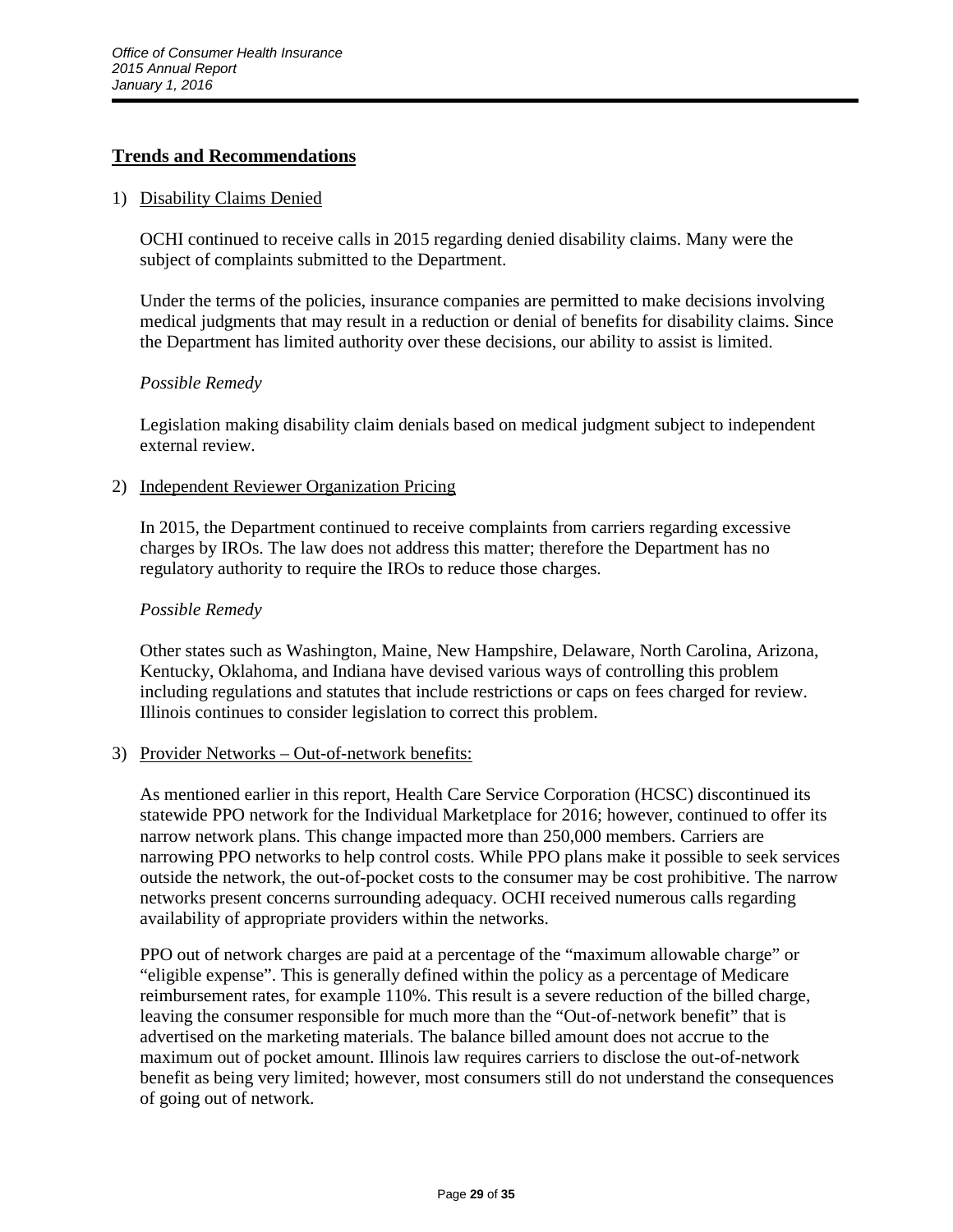# *Possible Remedy*

The Department increased its review of the provider networks for plans marketed in 2016. Two Fact Sheets explaining how provider networks work (Provider Network Fact Sheet) and the ramifications of going out of network (Out-of-Network Benefits) are posted on the Department's website at [http://insurance.illinois.gov/HealthInsurance/HealthInsurance.asp.](http://insurance.illinois.gov/HealthInsurance/HealthInsurance.asp)

Other states such as New York and New Jersey are addressing this issue. New York passed a law in August 2015 that requires carriers to provide examples of how much they will pay for common medical procedures out-of-network and how those amounts compare to typical charges. The law also requires that the carriers provide accurate information when members call and that they make information available in writing and on their websites that reasonably permits a subscriber or prospective subscriber to estimate the anticipated out-of-pocket cost for out-ofnetwork health care services.

OCHI recommends amending 215 ILCS 5/356z.3 to require full disclosure to callers or written pre-certification requests determining if the anticipated provider is in- or out-of-network and advising the insured of the estimated amount that will be paid. Also incorporate portions of the New York law that would make it easier for the consumer to access this information.

### 4) Mental Health/Substance Use Disorders

The external review team received 64 external review requests for services involving mental health and substance use disorders. Many of the requests involved level of care (such as residential care or inpatient care) and many were expedited. Mental Health/Substance Use Disorder providers have reached out to the Department with the belief that many carriers are not covering medically necessary treatment; however, providers are reluctant to file external review requests via the formal process. Additionally, the limited availability of partial hospitalization and outpatient treatment programs can cause issues for patients who enter a facility for detoxification and then need immediate rehabilitation treatment but are denied inpatient or residential care by the insurer. In several instances, patients have been discharged from inpatient care and are unable to access partial hospitalization or outpatient treatment in a timely manner, making it more likely that they will relapse.

### *Possible Remedy*

The Department continues to encourage mental health and substance use disorder providers to file external review requests on behalf of their patients. The Department has developed an external review brochure to be distributed to health care providers throughout the state. The Department will continue to work with providers, patients, authorized representatives, and carriers in an effort to bridge the gap between inpatient/residential care and partial hospitalization/outpatient treatment; however, this issue needs to be addressed globally.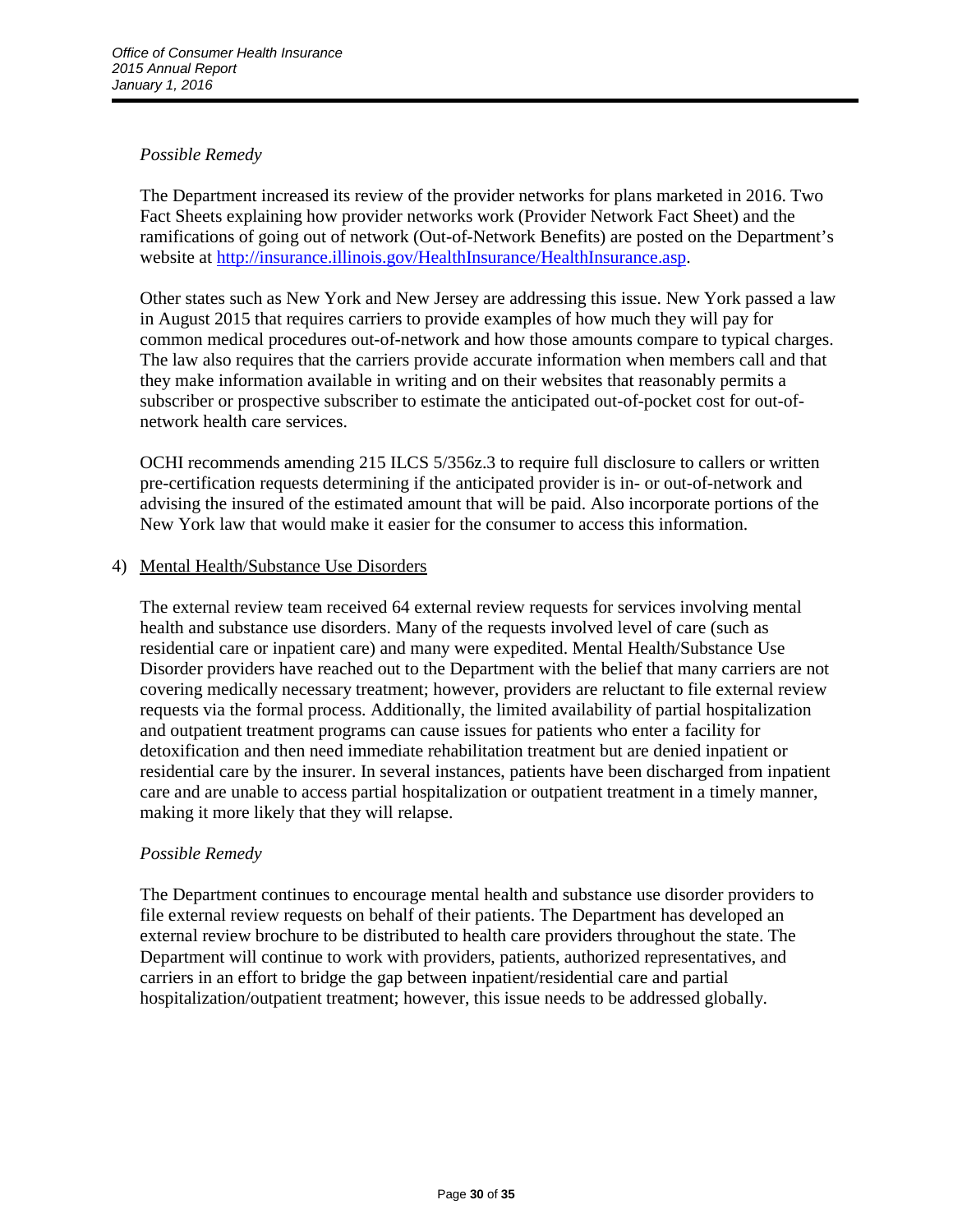# **OCHI Calls by Year**

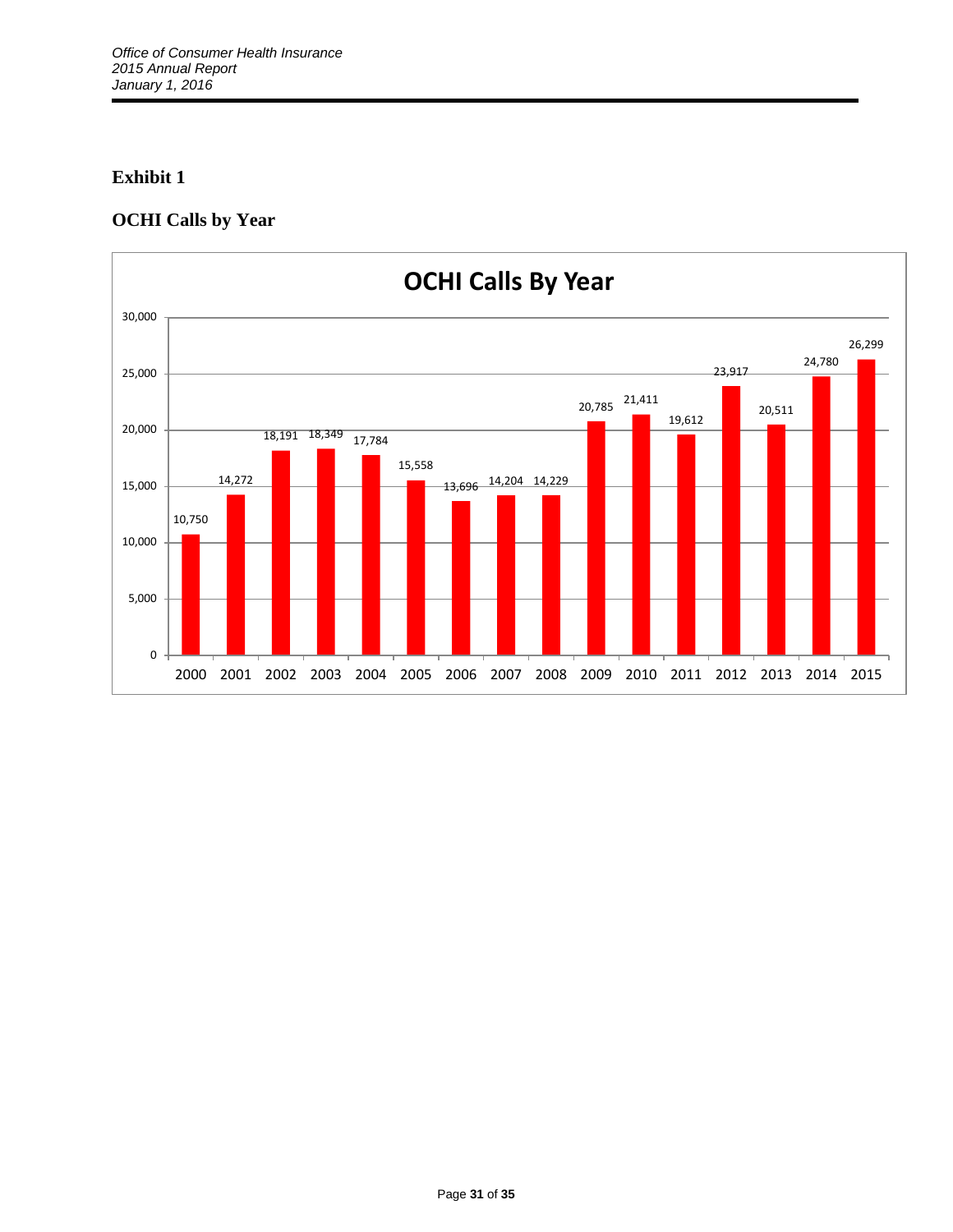# **OCHI Calls by Category**

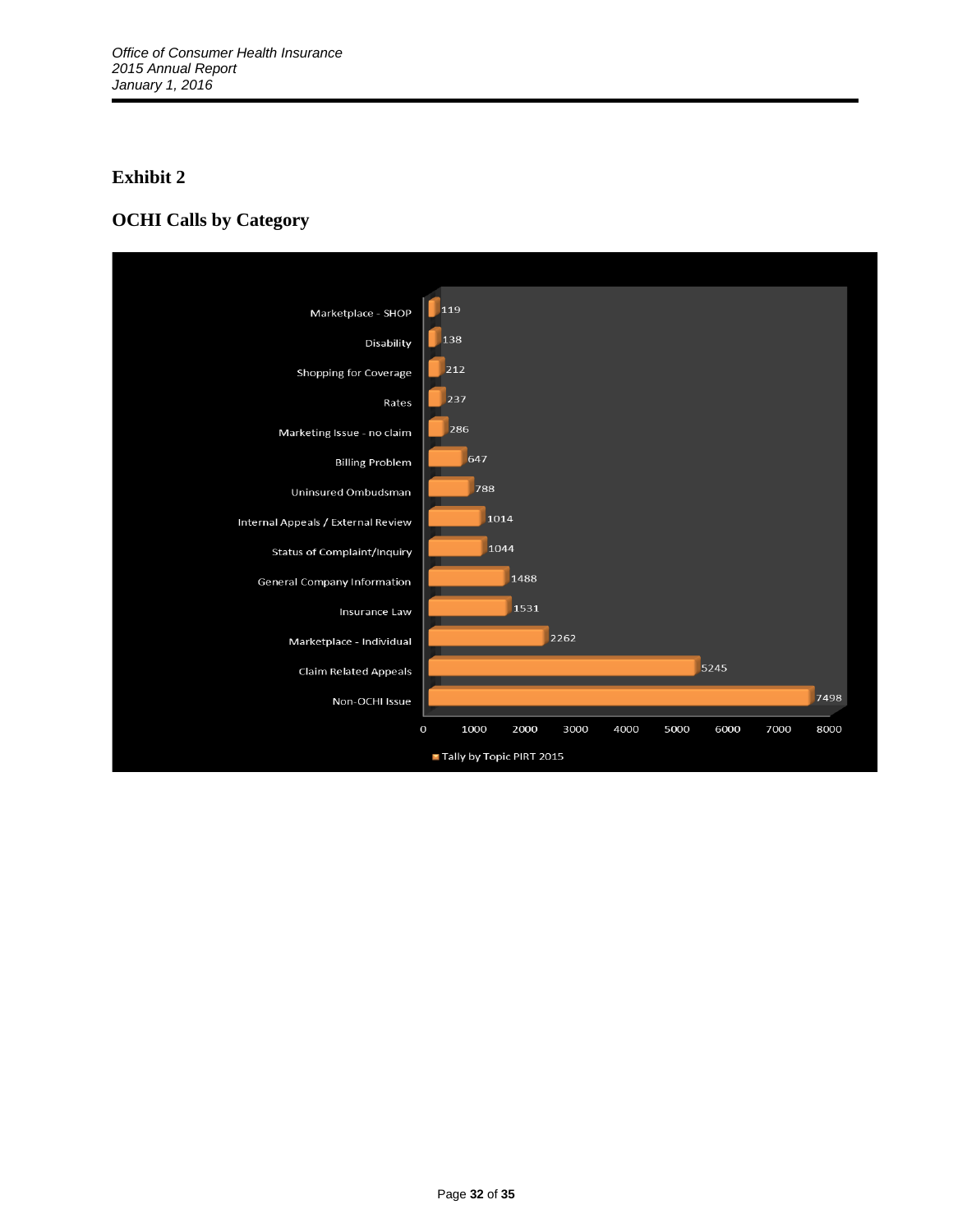# **Metal Level Actuarial Value**

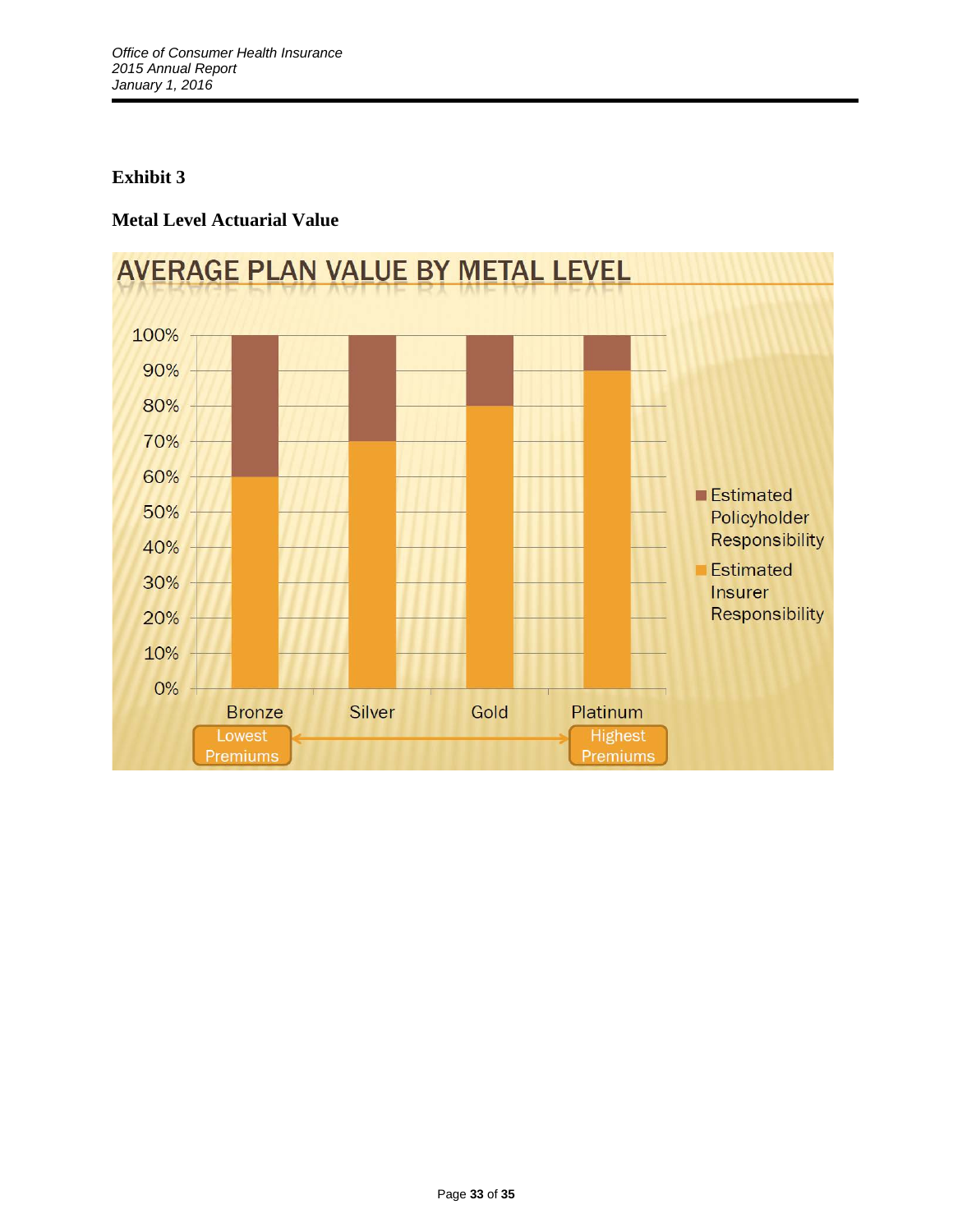# **Qualified Health Plan Rating Areas**